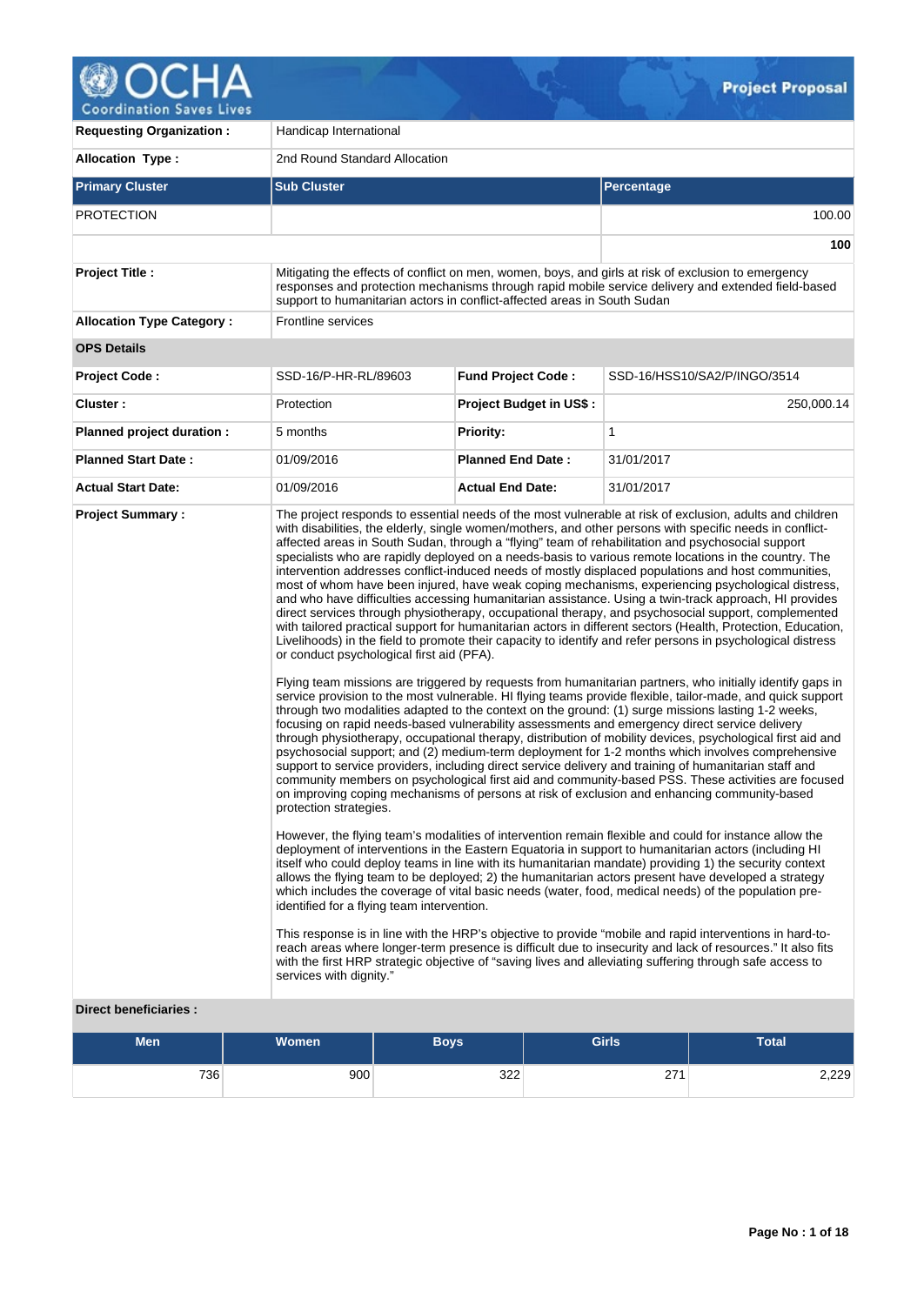#### **Other Beneficiaries :**

| <b>Beneficiary name</b>                                     | <b>Men</b> | <b>Women</b> | <b>Boys</b> | <b>Girls</b> | <b>Total</b> |
|-------------------------------------------------------------|------------|--------------|-------------|--------------|--------------|
| Internally Displaced People                                 | 532        | 650          | 241         | 203          | 1,626        |
| People in Host Communities                                  | 177        | 217          | 81          | 68           | 543          |
| Trainers, Promoters, Caretakers,<br>committee members, etc. | 27         | 33           |             |              | 60           |
| literative and interest of the football and                 |            |              |             |              |              |

#### **Indirect Beneficiaries :**

Indirect beneficiaries are family members of direct beneficiaries who can benefit from improvement of function, well being, quality of life, and skills of direct beneficiaries.

The standard family composition of an average South Sudanese household is 5 family members. Considering that direct sessions, (by improving independence, improve the capacity to engage in daily activities and improvement of employment opportunities by capacity building) will benefit the whole household, the number of indirect beneficiaries can be estimated to be:

- Total direct beneficiaries : 2,229

- Average family size composition: 5 member per household

- Indirect beneficiaries: 8,916

The number of indirect beneficiaries is the number of direct beneficiaries multiplied by 4 (assuming that the fifth member is the direct beneficiary)

#### **Catchment Population:**

The catchment population extends to host communities as well as populations in formal and informal IDP settlements.

For the proposed areas of intervention, the estimated population of the States are:

Eastern Equatoria State: 962,719 Unity State: 645, 465 Central Equatoria State: 1,193,130 Western Bahr el Ghazal: 358, 692

The estimated population is from the last census completed in 2010 by the South Sudan Centre for Census, Statistics and Evaluation

#### **Link with allocation strategy :**

The projects seeks the protection of the most vulnerable men and women, boys and girls in areas previously and newly affected by conflict, mitigating the effects of the crisis by enabling access to humanitarian responses through direct service delivery (rehabilitation and psychosocial support), referrals to other services, and tailored support to humanitarian actors most especially in remote areas where specialized services are lacking or non-existent.

Using this strategy, the action expects to contribute significantly to the HRP's first strategic objective of "saving lives and alleviating suffering through safe access to services with dignity." In line with CERF's life-saving criteria, the project guarantees a practical and viable response to a group facing specific vulnerabilities that are not sufficiently taken into consideration in ongoing multi-sector responses, threatening their survival and their right to live in dignity and exposing them to physical and psychological harm in displacement and conflict-affected communities. Aware of the scope and cross-cutting nature of the needs of the target group, as well as of the limited time and resources humanitarian partners confront in the face of the extremely complex South Sudan crisis, the proposed intervention strategy aims at offering rapid, time-limited and contextualized solutions to service access limitations, working with men and women, girls and boys in disabling situations, their families and communities, but also with humanitarian partners across sectors to enhance impact and promote comprehensive response to multi-faceted needs. This project also supports the second HRP objective of "ensuring communities are capable and prepared to cope with significant threats" by enhancing inclusiveness of existing community-based protection mechanisms, and working with persons in disabling situations, their families and communities to improve their coping mechanisms and their ability to identify specific risks and threats and preventive and mitigating measures.

By covering geographical areas that have been previously and newly affected by crisis and ensuring efficient and effective specialized mobile response to a rapidly deteriorating operating environment, the action contributes significantly to Protection Cluster Objective (PCSO) 2. In addition, under PCSO 3, the project ensures individual and coping mechanisms, which often disintegrate in times of crisis and displacement, are strengthened through individual or group psychosocial intervention and training of other humanitarian actors to identify and refer persons in psychological distress or conduct psychological first aid (PFA).

Therefore, the proposed intervention is fully aligned with HRP 1 and 2 and PCSO 2 and 3, as it seeks to reinforce the protection of a significantly vulnerable group confronting not only underlying discriminatory dynamics but also insufficient access to ongoing responses and, subsequently, to their rights.

#### **Sub-Grants to Implementing Partners :**

| <b>Partner Name</b>                                   | <b>Partner Type</b> |  | <b>Budget in US\$</b>       |  |
|-------------------------------------------------------|---------------------|--|-----------------------------|--|
|                                                       |                     |  |                             |  |
| Other funding secured for the same project (to date): |                     |  |                             |  |
| <b>Other Funding Source</b>                           |                     |  | <b>Other Funding Amount</b> |  |
| ECHO, Ministry of Foreign Affairs-Luxembourg          |                     |  | 654,487.39                  |  |

**654,487.39**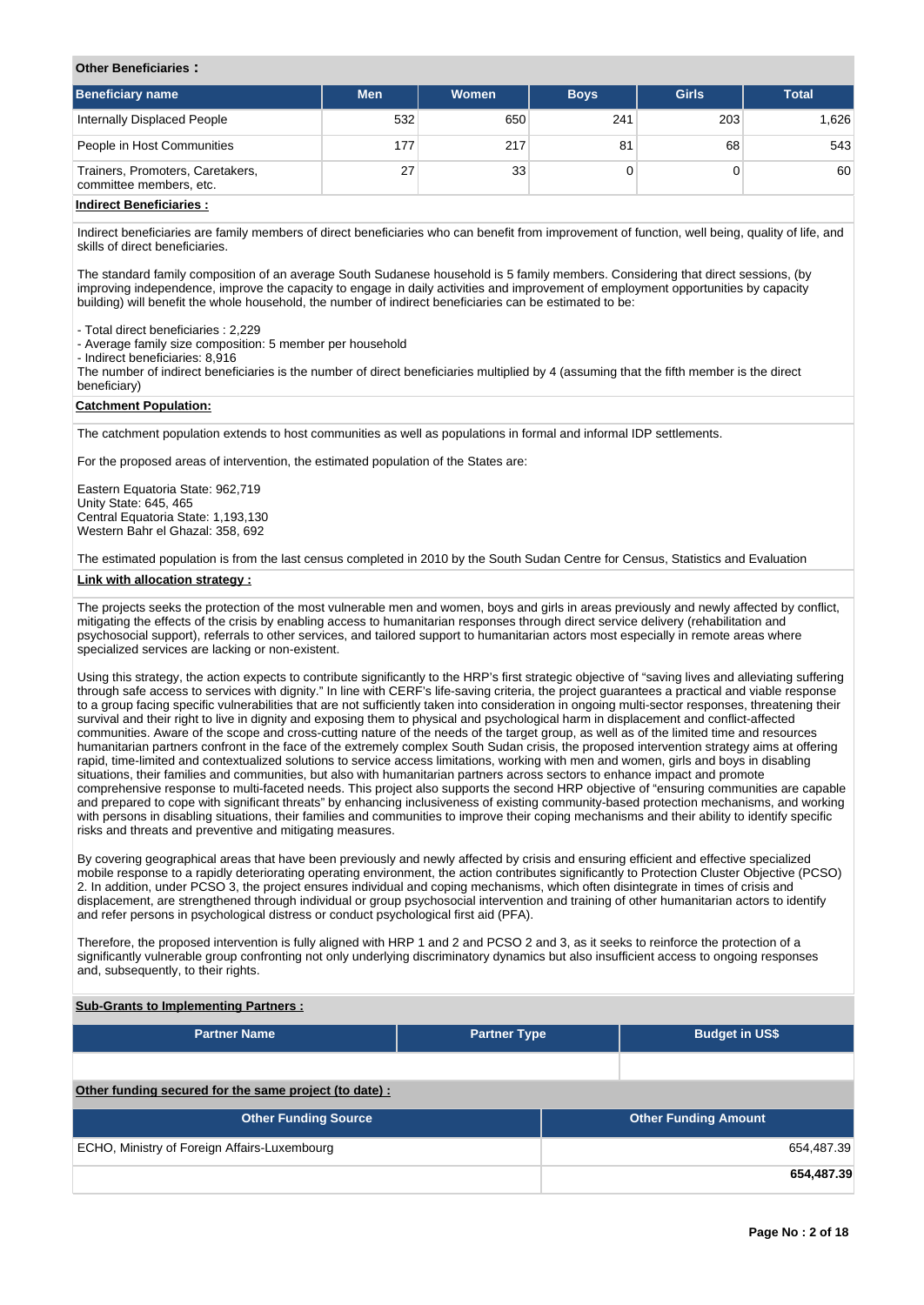## **Organization focal point :**

| <b>Name</b>          | Title                                      | Email                                       | <b>Phone</b>       |
|----------------------|--------------------------------------------|---------------------------------------------|--------------------|
| Reiza Dejito         | Program Director                           | director@hi-sudan.org                       | +211(0)954865265   |
| Xavier Duvauchelle   | Desk Manager - East and<br>Southern Africa | xduvauchelle@handicap-<br>international.org | +33 4 26 68 76 66  |
| Julio Ortiz-Arguedas | <b>Emergency Coordinator</b>               | emergency.coord@hi-sudan.org                | +211(0)956 862 892 |

#### **BACKGROUND**

## **1. Humanitarian context analysis**

Following months of political turmoil, violence broke out in Juba, the capital of South Sudan, on December 15, 2013, and quickly spread to several other states. Within months, thousands of people were killed or wounded in the violence, and hundreds of thousands displaced. In less than a year, this crisis has massively impacted the already fragile humanitarian situation of South Sudan. Two years after the start of the crisis, the humanitarian situation remains dire and complex. Notwithstanding ongoing peace negotiations and engagement of regional actors, offensives have continued in key strategic areas of the country. The fragmentation of armed groups, the lack of inclusivity of negotiations, and the reported re-armament of the main parties continued to call to caution. In mid-July 2016, heavy fighting broke out between forces loyal to the president and first vice president in the capital Juba, which killed more than 300 soldiers and civilians, including peacekeepers and aid workers, and displaced tens of thousands within the country and to the neighboring countries. In the aftermath of the recent crisis, sporadic unrest and fighting are reported in different states. Most importantly, humanitarian needs in areas which have not been previously affected by the crisis such as the Greater Equatoria and Greater Bahr El Ghazal regions have now grown exponentially. As sporadic fighting continues and the roads become more and more insecure, access to beneficiary populations have become extremely challenging more than ever.

During any humanitarian crises, whether emergency or protracted, persons with disabilities and temporary impairments, older persons, persons with psychological distress, and their families are among the most affected and are more at risk. They face challenges in fleeing from danger and are "invisible" to mainstream relief organizations. Given the urgency to provide humanitarian relief, many of these vulnerable groups find themselves excluded from relief efforts because they often do not have the capacity to compete for scarce resources. Over the years, the specific needs of these groups have been put in the backburner in favour of other priorities considered to be basic and life-saving such as health, food, water, and shelter. In the past, rehabilitation and psychosocial support is not regarded as life-saving in the humanitarian context. However, unmet rehabilitation needs can delay discharge from medical facilities, limit activities, restrict participation, cause deterioration in health, increase dependency on others for assistance, and decrease quality of life. These negative outcomes can have broad social and psychological implications for individuals, families, and communities. While a few humanitarian agencies seek to assist persons with specific needs, in South Sudan there are few examples of organized assistance to this group.

Handicap International has already responded to requests from Humanitarian partners following the approach outlined, and has currently pending requests in priority areas including Juba, Torit, Bentiu, Wau, Mingkaman, Bor, and Ajoung Thok. Although the final definition of target locations can vary considering the fluid nature of the crisis, the changing conflict and displacement patterns and the likelihood of intensified violence during the dry season, the flying team will prioritize requests in the most severely-affected areas, including areas toward the border to Uganda where displaced populations flock to cross over to the neighboring country, being also available to respond rapidly and flexibly to emerging needs requiring the proposed scope of activities through surge interventions.

#### **2. Needs assessment**

The project is based on accumulated data gathered by flying teams from January this year in 6 locations (Mingakman, Malakal PoC, Lankien, Mayuandit South, Agok and Bentiu PoC) through 9 missions as well as Juba-based data gathering with key partners. An internal assessment was done in August 2015 by a technical specialist from HI's headquarters. In addition, HI participated in multi-cluster needs assessment in Eastern Equatoria from Aug. 16-22, 2016, as well as rapid needs assessments in the urban IDP sites in Juba following the crisis in mid-July 2016.

Data collected from individual assessments and focus group discussions during flying team missions and the internal technical assessment conducted in Aug. 2015 revealed that lack of emergency specialized care and limited access to basic humanitarian assistance continue to put persons with specific needs in situations of extreme vulnerability such as deterioration of their physical and mental health that eventually hamper reintegration into their communities. Rapid needs assessments in Don Bosco and Mahad IDP sites following heavy fighting that broke out in Juba in mid-July point to serious psychological distress experienced by the displaced population, both children and adults, who witnessed violence and death. Survivors reported difficulties sleeping, headaches, and having flashbacks. Parents report children screaming at night and talking to themselves, and fearing to attend school as fighting could erupt any time.

The Eastern Equatoria assessment revealed huge needs for basic and specialized services in the region, which has been largely forgotten in the past owing to it being a relatively stable area in terms of security and economy until recently. The security situation in Torit, the main town, has drastically worsened since the fighting in July, which caused large displacements of people and a worsening problem in food security and availability and accessibility of basic services. What is making the situation dire is the few number of NGOs (mostly working on development projects) and no humanitarian partners on the ground to provide rapid response. According to the report, 100% of the conflict affected persons, including IDPs, residents living in affected areas and host communities, are in need of humanitarian assistance. The most vulnerable persons affected by the conflict are women heads of household, lactating women, unaccompanied children, children under 5, youth, persons with disabilities, elderly, and even men. The conflict has drastically increased vulnerabilities within the community. It is estimated that 30% of the conflict-affected population in Torit County are among the most vulnerable groups and the most at risk and therefore are in most need of protection humanitarian assistance.

Considering these gaps and the life-saving implications to provide timely response, HI seeks to coordinate with Protection and Health partners to deploy its flying team to conflict-affected areas with the greatest needs, enabling access to emergency rehabilitation care and psychosocial support for persons with specific needs, across all sectors of humanitarian implementation. The flying team's modalities of intervention remain flexible and could allow the deployment of interventions in the Eastern Equatoria in support to humanitarian actors (including HI itself who could deploy teams in line with its humanitarian mandate) provided the security context allows the flying team to be deployed and humanitarian actors present have developed a strategy which includes the coverage of vital basic needs of the population pre-identified for a flying team intervention. In addition, HI will likewise collaborate with the Child Protection Sub Cluster to provide complement psychosocial support to children where needed. In line with HI's bid to expand its geographical scope, it is open to extend its services toward the border to Uganda where populations often run to to escape fighting.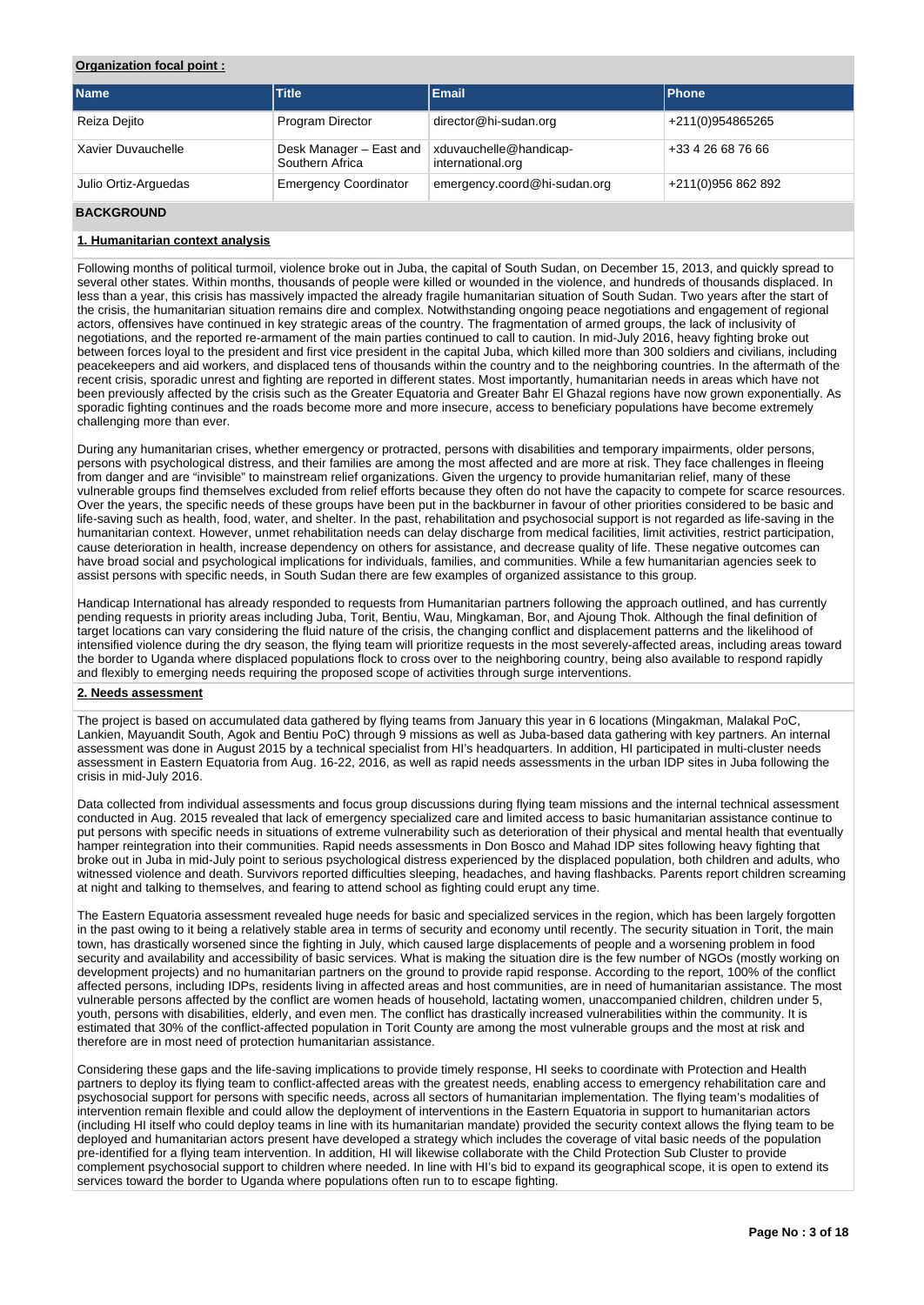#### **3. Description Of Beneficiaries**

The project seeks protection of most vulnerable groups in internally displaced and host communities, facing additional difficulties in accessing essential services and thus more at risk with focus on men and women, boys and girls with specific needs and other persons in disabling situations, such as persons with disabilities and temporary injuries or impairments, older persons, and those suffering from psychological distress, as a direct or indirect result of conflict. Although all South Sudanese in conflict-affected communities have been and continue to be exposed to violence, displacement and dispossession, some groups are disproportionately vulnerable to their consequences, due to underlying discriminatory dynamics.

As highlighted in HI assessments, among the persons the most at risk, men and women, boys and girls with disabilities and in disabling situations have been confronted and continue to face increased difficulties to survive. In the onset of the crisis, they were less able to move fast and independently, and some were left behind according to local sources. Of those who managed to flee, many reported a limited ability to carry items, including mobility devices, being even less prepared to adapt to displacement. Violence and displacement exacerbate the individual and environmental barriers to accessing basic services essential for survival. Support networks and adaptation mechanisms forged by vulnerable persons in their communities are broken or severely impacted, intensifying feelings of disempowerment, dependency, exclusion, and distress. In addition, basic life-saving services available, even insufficient, to the general population in displacement are not accessible to them.

In the framework of the project, individuals and/or households in situations of heightened vulnerability are prioritized with different identification mechanisms: pre-identification of vulnerable persons, who could benefit from the flying team services by key humanitarian partners in the location, is coordinated through the hosting organization. In areas newly affected by the conflict and targeted by HI's field assessment, such as Torit, HI team will ensure direct identification of persons with specific needs in collaboration with onsite other organizations providing complementary services. Upon deployment, the flying team organizes detailed assessments and further identification of vulnerable persons in collaboration with community representatives, including leadership, women, youth groups and local authorities, with balanced representation of different gender and age groups.

The beneficiaries of the project are selected using the following criteria:

- Rapid response/surge missions: identified beneficiaries (men, women, children) in direct need of emergency specialized response due to injuries (linked to short or longer term, impairments), pre-existing impairments where there is a risk of critical complications, or psychological trauma in conflict-affected areas.

- Medium-term intervention: persons with specific needs and/or at risk of exclusion, including single women, children, separated children, elderly people and persons with disabilities and temporary injuries, as well as persons in psychological distress in post-conflict areas. - Cross- mainstreaming and capacity building on PFA: humanitarian partners having strong impact across sectors on access to humanitarian aid as well as international and local actors requesting specific intervention of HI (priority list defined with clusters), specifically critical incident debriefing and training on psychological first aid (PFA).

## **4. Grant Request Justification**

The protracted and new crisis has disturbed precarious balance which South Sudanese have always lived in. Although the consequences of violence and displacement have impacted all in conflict-affected areas, they have disproportionately affected groups facing already preexisting exclusion and discriminatory dynamics prior to the conflict such as children and adults with disabilities, elderly people, and single women/mothers. At the same time, the violence dramatically increased the number of persons with complicated injuries and psychological distress (46% increase on number of children reported to be in psychological distress on last quarter of 2015) requiring specific support to prevent permanent impairments or mitigate their impact. Most vulnerable persons, already at risk, have been forced to adapt to extremely challenging environments, as support networks break down.

During the 20 flying team missions in different states with various partners in different sectors in 2015 and 2016, specialist HI staff have been able to ascertain the impact of lacking specialised emergency services for people physically and psychologically affected by the crisis, and the significant risks on limiting access to basic services for excluded groups in locations affected by the crisis. The lack of specialized services, including emergency rehabilitation and psychosocial support, increases the risk of developing permanent disabilities through disabling and critical complications following injury (such as stiffness, muscle wasting and bedsore) and/or worsening of pre-existing conditions, impacting their ability to reintegrate into the community. HI's data reveal that close to 66% of the persons assessed reported significant difficulties in accessing basic services. Children with disabilities continue to be excluded in psychosocial support and educational activities, increasing their vulnerability to situations of neglect and abuse. The specific needs and constraints of persons in disabling situations are frequently not adequately considered in protection mechanisms due to inaccessible or insufficiently inclusive responses. This adds to the individual difficulties of persons with disabilities and persons in disabling situations to adapt to challenging environments after the disruption of their support networks and stretched coping mechanisms through changes in their communities. A recent multi-sectoral needs assessment conducted in Eastern Equatoria participated by HI revealed that an important number of persons with specific needs, including persons with disabilities and the elderly, are isolated and left behind when residents fled to neighboring states and countries when fighting broke out between government and opposition forces. Conflict affected residents have no resources to support them and coping mechanisms remain extremely weak and not sustainable. In addition the current insecurity that communities are facing has reduced drastically their capacities to cope with the situation in terms of food, livelihood and access to basic services. Negative coping mechanisms have been highlighted during the assessment, leaving vulnerable, neglected and isolated persons even more at risk. The recent crisis has affected the social well-being of the community. Children, in particular, are afraid to go out of their houses and go back to school. Insecurity and lack of assistance are important factors of distress that affects the psychosocial situation of all community members.

Within this action, as per requests of humanitarian partners or as a result of HI's field assessments, HI will send specialist flying teams to conduct detailed assessments and provide targeted support through surge missions (1-2 weeks) or medium-term deployments (1-2 months), depending on the needs. As a complementary activity, HI will also provide training to humanitarian staff of other agencies on psychological first aid and provide critical incident debriefing, as necessary.

#### **5. Complementarity**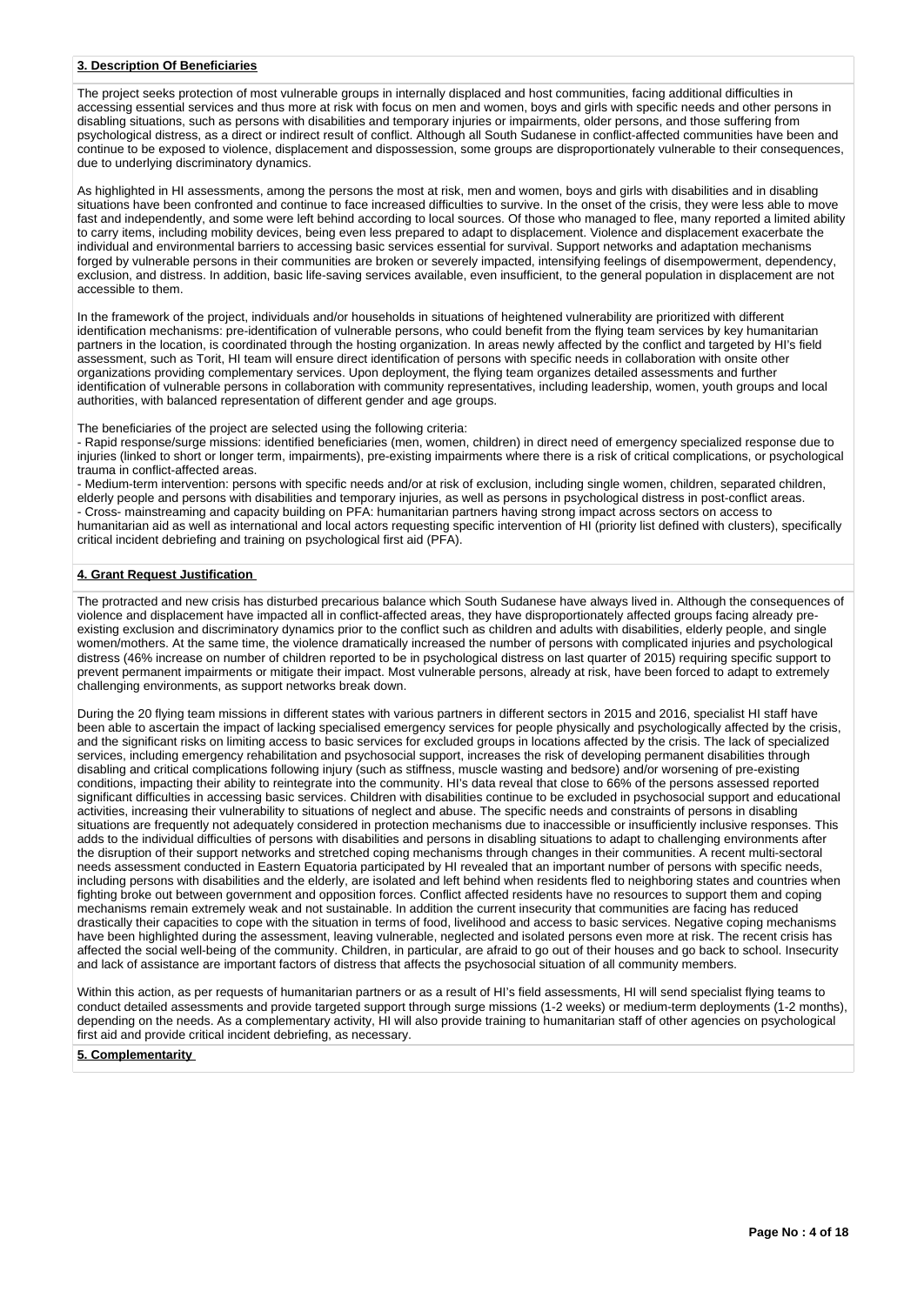This intervention fits into a bigger humanitarian action in South Sudan and is included in the 2016 HRP (Humanitarian Response Plan) under the Protection Cluster. The project is closely linked with Handicap International's Urban IDP project in 2016 to strengthen services to persons with specific needs, funded by UNHCR. The two projects will adopt a similar approach to responding to the essential needs of the most vulnerable through direct service delivery of emergency rehabilitation as well as psychosocial support to persons in affected by conflict, while at the same time promoting inclusion and protection mainstreaming across different humanitarian sectors.

HI believes that coordination between humanitarian and development strategies is essential to ensure minimum access to basic services. Therefore, this project (which under the Emergency docket) will develop effective synergies with the organization's Development projects, most specifically the project "Touching Minds, Raising Dignity" which provides community-based psychosocial support in Juba while providing capacity development and operational support to the Psychiatric Department of Juba Teaching Hospital and the wards in Juba Central Prison that houses inmates with mental health issues.

#### **LOGICAL FRAMEWORK**

#### **Overall project objective**

To enhance protection and improve psychosocial and physical independence of the most vulnerable men and women, girls and boys in conflict-affected areas in South Sudan, through increased and timely access to essential emergency responses.

#### **PROTECTION**

| <b>Cluster objectives</b>                                                                                                                                                                          | <b>Strategic Response Plan (SRP) objectives</b>                                                                   | <b>Percentage of activities</b> |
|----------------------------------------------------------------------------------------------------------------------------------------------------------------------------------------------------|-------------------------------------------------------------------------------------------------------------------|---------------------------------|
| CO2: Quality protection response services<br>are available and can be accessed safely<br>and freely                                                                                                | HRP 2016 SO1: Save lives and alleviate<br>suffering through safe access to services and<br>resources with dignity | 50                              |
| CO3: Individuals are supported to achieve<br>solutions and freedom of movement; coping<br>strategies and protection capacities of<br>individuals, communities and local actors are<br>strengthened | HRP 2016 SO2: Ensure communities are<br>protected, capable and prepared to cope with<br>significant threats       | 50 <sup>1</sup>                 |

**Contribution to Cluster/Sector Objectives :** By covering geographical areas that have been previously and newly affected by crisis and ensuring efficient and effective specialized mobile response to a rapidly deteriorating operating environment, the action contributes significantly to Protection Cluster Objective (PCSO) 2. In addition, under PCSO 3, the project ensures individual and coping mechanisms, which often disintegrate in times of crisis and displacement, are strengthened through individual or group psychosocial intervention and training of other humanitarian actors to identify and refer persons in psychological distress or conduct psychological first aid (PFA).

Therefore, the proposed intervention is fully aligned with SRP 1 and 2 and PCSO 2 and 3, as it seeks to reinforce the protection of a significantly vulnerable group confronting not only underlying discriminatory dynamics but also insufficient access to ongoing responses and, subsequently, to their rights.

#### **Outcome 1**

Persons with specific needs and/or at risk of exclusion have improved their functional independence and reduced their psychosocial distress through access to rehabilitation care and psychosocial support

## **Output 1.1**

## **Description**

Emergency rehabilitation care for persons with disabilities and other persons in disabling situations to improve autonomy and selfsufficiency is provided

#### **Assumptions & Risks**

Assumptions:

- The security situation allows movement of the flying teams to and within the target locations
- Persons with disabilities and other persons in disabling situations are adequately identified by Humanitarian partners on the ground
- The basic medical and nursing care are ensured for the individuals pre-identified by Humanitarian partners

Risks:

- The security situation doesn't allow access to, or limit movement within the target locations

- Pre-identification of persons with disabilities and other persons in disabling situations has not been adequately completed by Humanitarian partners on the ground.

- Basic medical needs are not covered for the individuals pre-identified by Humanitarian partners

#### **Activities**

## **Activity 1.1.2**

1.1.2 Direct provision of physical and functional rehabilitation services, as well as orientation towards other essential services

SA 1.1.2.1 Provision of physiotherapy and occupational therapy care to at least 791 persons with disabilities or persons with temporary injuries/impairments or chronic illness

SA 1.1.2.2 Prescription of assistive devices to at least 339 persons with disabilities or persons with temporary injuries/impairments or chronic illness

SA 1.1.2.3 Education of patients are caregivers on proper use and maintenance of assistive devices and basic therapeutic exercises SA 1.1.2.4 Referral of at least 339 persons with specific needs (persons with disabilities, elderly, persons with temporary injuries and impairments and persons with chronic illness) to other sectors for assistance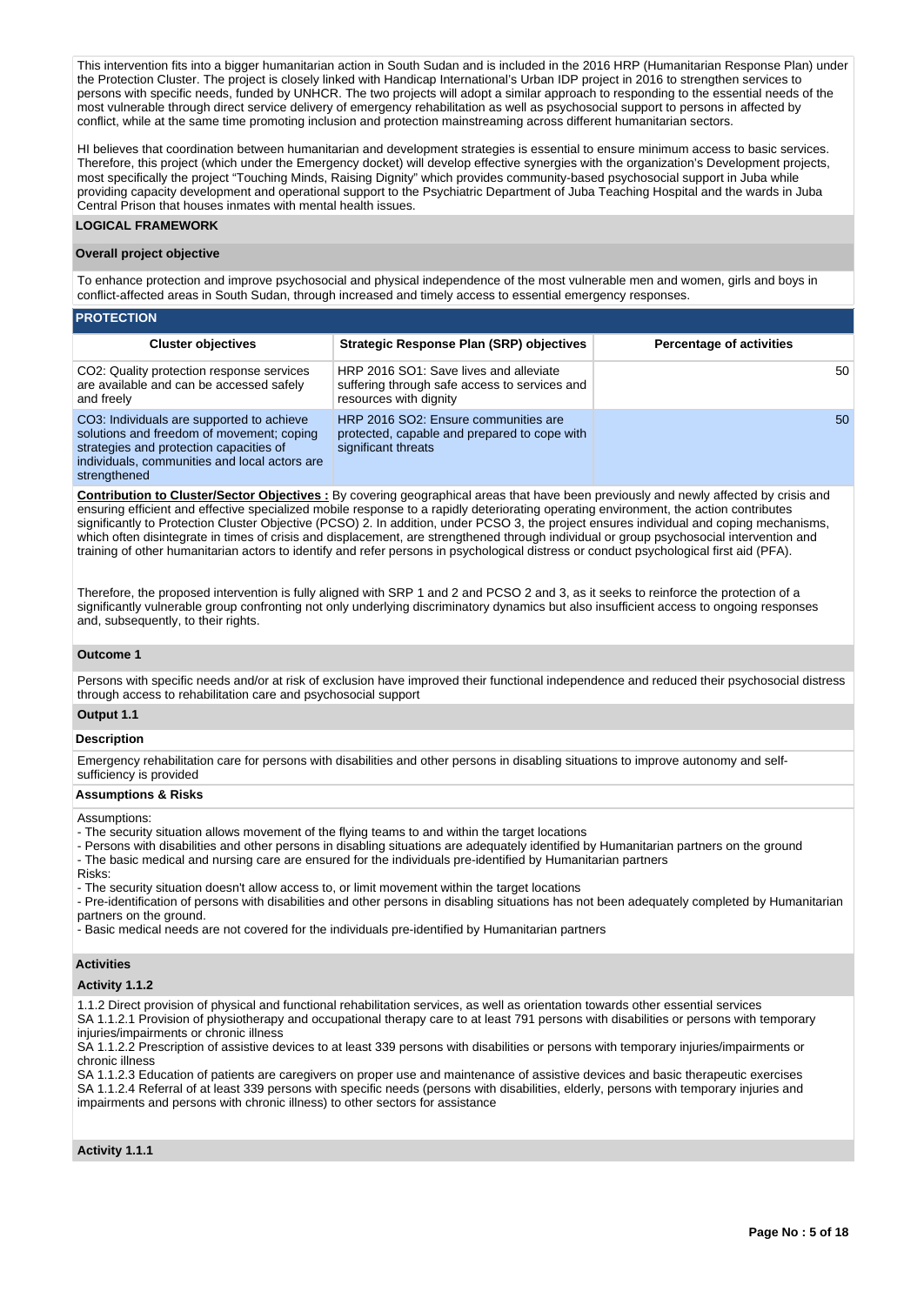1.1.1 Identification and assessment of at least 1130 persons with disabilities and temporary injuries or impairments, using the needs-based vulnerability criteria

| <b>Indicators</b> |
|-------------------|
|-------------------|

|                                                                                                                                                                                                                                                                                                                                                                                                                                                                                                                                                                                                                                                                                                                                                                                                                                                                                                |                                                                      |                                                                                                                                                                                                                                                                                            | <b>End cycle beneficiaries</b> |                                |              |              | <b>End</b><br>cycle |  |
|------------------------------------------------------------------------------------------------------------------------------------------------------------------------------------------------------------------------------------------------------------------------------------------------------------------------------------------------------------------------------------------------------------------------------------------------------------------------------------------------------------------------------------------------------------------------------------------------------------------------------------------------------------------------------------------------------------------------------------------------------------------------------------------------------------------------------------------------------------------------------------------------|----------------------------------------------------------------------|--------------------------------------------------------------------------------------------------------------------------------------------------------------------------------------------------------------------------------------------------------------------------------------------|--------------------------------|--------------------------------|--------------|--------------|---------------------|--|
| Code                                                                                                                                                                                                                                                                                                                                                                                                                                                                                                                                                                                                                                                                                                                                                                                                                                                                                           | <b>Cluster</b>                                                       | <b>Indicator</b>                                                                                                                                                                                                                                                                           | <b>Men</b>                     | <b>Women</b>                   | $ $ Boys $ $ | <b>Girls</b> | <b>Target</b>       |  |
| Indicator 1.1.1                                                                                                                                                                                                                                                                                                                                                                                                                                                                                                                                                                                                                                                                                                                                                                                                                                                                                | <b>PROTECTION</b>                                                    | Frontline services # of persons with specific needs<br>(disabled, elderly, chronically ill) who receive<br>targeted support/assistance                                                                                                                                                     | 381                            | 466                            | 156          | 127          | 1,130               |  |
| <b>Means of Verification</b> : Detailed, database (identification, assessment and provision of services) disaggregated by gender and age<br>Individualized assessment and intervention plan files.<br>Flying team missions' reports<br>Monitoring reports<br>Case studies on improved autonomy                                                                                                                                                                                                                                                                                                                                                                                                                                                                                                                                                                                                 |                                                                      |                                                                                                                                                                                                                                                                                            |                                |                                |              |              |                     |  |
| Indicator 1.1.2                                                                                                                                                                                                                                                                                                                                                                                                                                                                                                                                                                                                                                                                                                                                                                                                                                                                                | <b>PROTECTION</b>                                                    | Frontline services # of people with specific needs<br>(disabled, elderly, chronically ill) referred to other<br>sectors for assistance/support services                                                                                                                                    | 114                            | 140                            | 47           | 38           | 339                 |  |
| <b>Means of Verification:</b> Orientation reports<br>Flying team missions' reports<br>Monitoring reports<br>Client database and assessment forms                                                                                                                                                                                                                                                                                                                                                                                                                                                                                                                                                                                                                                                                                                                                               |                                                                      |                                                                                                                                                                                                                                                                                            |                                |                                |              |              |                     |  |
| Output 1.2<br><b>Description</b>                                                                                                                                                                                                                                                                                                                                                                                                                                                                                                                                                                                                                                                                                                                                                                                                                                                               |                                                                      |                                                                                                                                                                                                                                                                                            |                                |                                |              |              |                     |  |
|                                                                                                                                                                                                                                                                                                                                                                                                                                                                                                                                                                                                                                                                                                                                                                                                                                                                                                |                                                                      | Basic psychosocial orientations and support, individualized protection risk prevention and mitigating measures to promote positive coping-<br>mechanisms, self-reliance and safety are provided to persons with specific needs and/or at risk of exclusion and caregivers                  |                                |                                |              |              |                     |  |
| <b>Assumptions &amp; Risks</b>                                                                                                                                                                                                                                                                                                                                                                                                                                                                                                                                                                                                                                                                                                                                                                                                                                                                 |                                                                      |                                                                                                                                                                                                                                                                                            |                                |                                |              |              |                     |  |
| Assumptions:<br>- The security situation allows movement of the flying teams to and within the target locations<br>- Persons with disabilities and other persons in disabling situations are adequately identified by Humanitarian partners on the ground<br>- The provision of basic services (e.g. water and food) is ensured for the individuals pre-identified by Humanitarian partners<br>Risks:<br>- The security situation doesn't allow access to, or limit movement within the target locations<br>- Pre-identification of persons with disabilities and other persons in disabling situations has not been adequately completed by Humanitarian<br>partners on the ground<br>- Basic needs (e.g. water and food) are not covered for the individuals pre-identified by Humanitarian partners, which does not allow these<br>individuals to receive the psychosocial support provided |                                                                      |                                                                                                                                                                                                                                                                                            |                                |                                |              |              |                     |  |
| <b>Activities</b><br>Activity 1.2.1                                                                                                                                                                                                                                                                                                                                                                                                                                                                                                                                                                                                                                                                                                                                                                                                                                                            |                                                                      |                                                                                                                                                                                                                                                                                            |                                |                                |              |              |                     |  |
|                                                                                                                                                                                                                                                                                                                                                                                                                                                                                                                                                                                                                                                                                                                                                                                                                                                                                                | at risk of exclusion in order to promote positive coping mechanisms. | 1.2.1 Provision of Psychosocial First Aid (PFA) and community-focused psychosocial activities through play groups to at least 100 children                                                                                                                                                 |                                |                                |              |              |                     |  |
| Activity 1.2.2                                                                                                                                                                                                                                                                                                                                                                                                                                                                                                                                                                                                                                                                                                                                                                                                                                                                                 |                                                                      |                                                                                                                                                                                                                                                                                            |                                |                                |              |              |                     |  |
| services.                                                                                                                                                                                                                                                                                                                                                                                                                                                                                                                                                                                                                                                                                                                                                                                                                                                                                      |                                                                      | 1.2.2 Provision of capacity building sessions on psychosocial support including information and orientation to other essential services, to<br>enhance self-reliance and adaptation to at least 100 at most risk individuals in coordination with other stakeholders providing basic needs |                                |                                |              |              |                     |  |
| Activity 1.2.3                                                                                                                                                                                                                                                                                                                                                                                                                                                                                                                                                                                                                                                                                                                                                                                                                                                                                 |                                                                      |                                                                                                                                                                                                                                                                                            |                                |                                |              |              |                     |  |
|                                                                                                                                                                                                                                                                                                                                                                                                                                                                                                                                                                                                                                                                                                                                                                                                                                                                                                |                                                                      | 1.2.3 Provision of Psychological First Aid (PFA), and community-focused psychosocial activities through focus groups and one shot group<br>support to at least 500 persons with specific needs and/or at risk of exclusion in order to promote and improve positive coping mechanisms      |                                |                                |              |              |                     |  |
| Activity 1.2.4                                                                                                                                                                                                                                                                                                                                                                                                                                                                                                                                                                                                                                                                                                                                                                                                                                                                                 |                                                                      |                                                                                                                                                                                                                                                                                            |                                |                                |              |              |                     |  |
|                                                                                                                                                                                                                                                                                                                                                                                                                                                                                                                                                                                                                                                                                                                                                                                                                                                                                                | mechanisms other stakeholders providing basic needs services.        | 1.2.4 Training of at least 60 community members, humanitarian workers and community health workers on PFA and positive coping                                                                                                                                                              |                                |                                |              |              |                     |  |
| <b>Indicators</b>                                                                                                                                                                                                                                                                                                                                                                                                                                                                                                                                                                                                                                                                                                                                                                                                                                                                              |                                                                      |                                                                                                                                                                                                                                                                                            |                                |                                |              |              |                     |  |
|                                                                                                                                                                                                                                                                                                                                                                                                                                                                                                                                                                                                                                                                                                                                                                                                                                                                                                |                                                                      |                                                                                                                                                                                                                                                                                            |                                | <b>End cycle beneficiaries</b> |              |              | End<br>cycle        |  |
| Code                                                                                                                                                                                                                                                                                                                                                                                                                                                                                                                                                                                                                                                                                                                                                                                                                                                                                           | <b>Cluster</b>                                                       | <b>Indicator</b>                                                                                                                                                                                                                                                                           | <b>Men</b>                     | Women                          | <b>Boys</b>  | <b>Girls</b> | <b>Target</b>       |  |
| Indicator 1.2.1                                                                                                                                                                                                                                                                                                                                                                                                                                                                                                                                                                                                                                                                                                                                                                                                                                                                                | <b>PROTECTION</b>                                                    | Frontline services # of children reached with<br>community-based PSS                                                                                                                                                                                                                       |                                |                                | 50           | 50           | 100                 |  |
| Client database<br>Case studies                                                                                                                                                                                                                                                                                                                                                                                                                                                                                                                                                                                                                                                                                                                                                                                                                                                                | <b>Means of Verification</b> : Flying team reports                   |                                                                                                                                                                                                                                                                                            |                                |                                |              |              |                     |  |
| Indicator 1.2.2                                                                                                                                                                                                                                                                                                                                                                                                                                                                                                                                                                                                                                                                                                                                                                                                                                                                                | <b>PROTECTION</b>                                                    | Frontline services # of community members (other<br>than caregivers) reached with capacity-building on<br>PSS                                                                                                                                                                              | 45                             | 55                             | 0            | 0            | 100                 |  |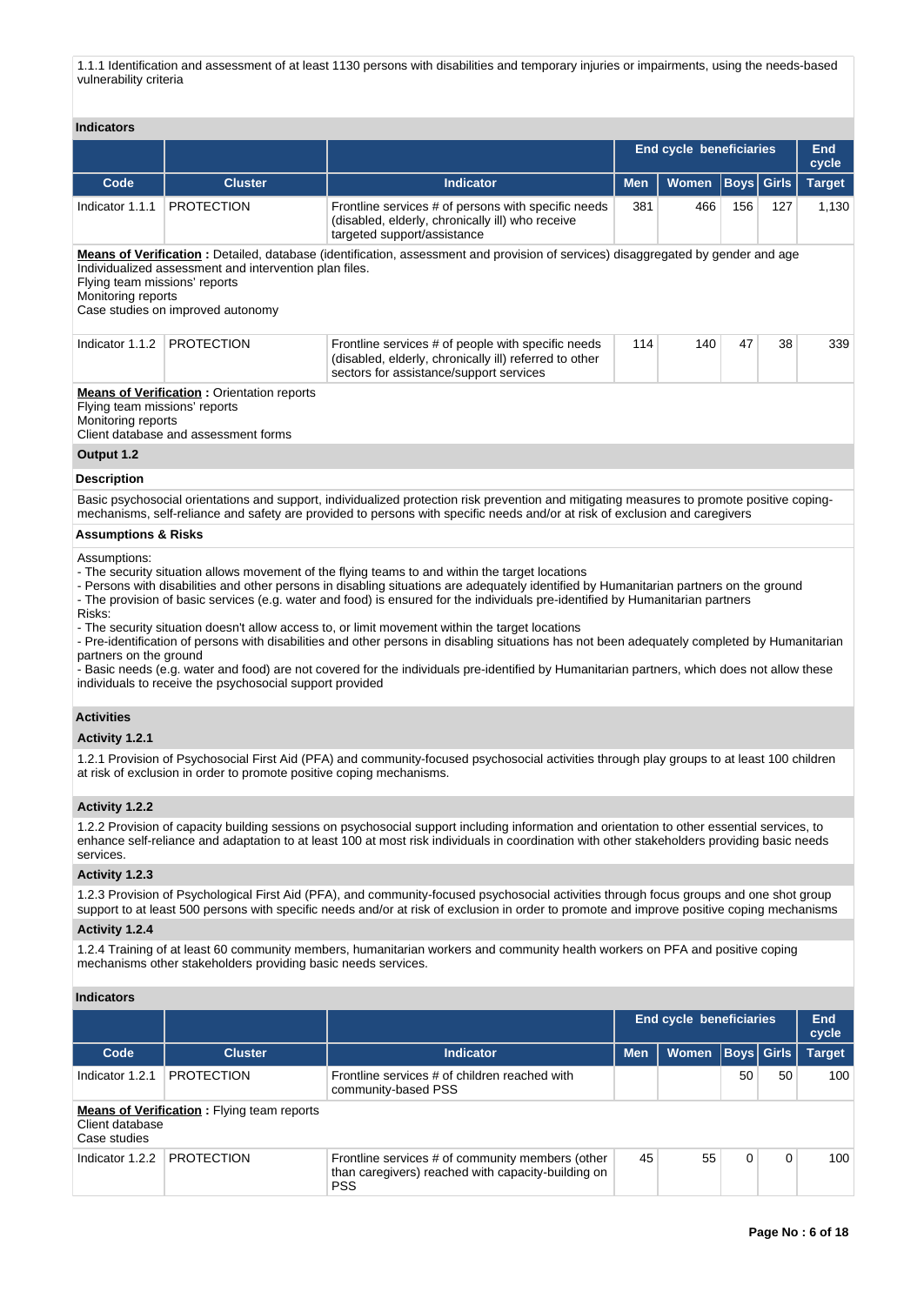| Client database<br>Case studies                             | <b>Means of Verification:</b> Flying team reports |                                                                                                                                                                                                |     |
|-------------------------------------------------------------|---------------------------------------------------|------------------------------------------------------------------------------------------------------------------------------------------------------------------------------------------------|-----|
| Indicator 1.2.3                                             | <b>PROTECTION</b>                                 | # of persons with psychosocial distress and<br>caregivers provided with basic psychosocial<br>orientations and individualized recommendations<br>on protection risks prevention and mitigation | 500 |
| Flying team mission reports<br>Case studies/success stories | <b>Means of Verification: Client database</b>     |                                                                                                                                                                                                |     |
| Indicator $1.2.4$                                           | <b>PROTECTION</b>                                 | # of community members, humanitarian workers,<br>and community health workers trained on<br>psychological first aid (PFA) and positive coping<br>mechanisms                                    | 60  |
| Training reports                                            | <b>Means of Verification:</b> Training curriculum |                                                                                                                                                                                                |     |
| <b>Additional Targets:</b>                                  |                                                   |                                                                                                                                                                                                |     |

# **M & R**

## **Monitoring & Reporting plan**

Handicap International has a well-established system of M&E embedded in its Participative Monitoring & Evaluation (PME) Policy and its approach to project cycle management. HI uses a standardized PME tool used in all its programs for activity planning and review, indicator tracking, and budget monitoring. The policy incorporates participatory and inclusive mechanisms from the project inception phase to the decision-making level.

Implementation of the project will be monitored at the field, national, and headquarters level. Daily monitoring will be conducted at the field level by the flying team members in close collaboration with staff of the host agencies and community structures, who will be involved in the daily running of activities and collection of information. Information will be entered by the flying team members through tablets into an electronic data-collection system (I-data) and a protected online database to systematize the collection and management of beneficiaries' data, disaggregated by place of origin, gender, age and type of impairment. This database also includes information on services provided by beneficiary, including rehabilitation services, distribution of mobility and assistive devices, psychosocial support, mainstream needs and accompanied referrals. Equally, it includes information on the attendance to the trainings developed. I-data system reduces the time of data process compared to paper based questionnaires by a minimum of 60%, by avoiding the data entry process and sending secured information directly to online databases for data interpretation and analysis for reporting. Compilation, consolidation, and writing of monthly narrative and statistical reports will be coordinated by the Flying Team Leader and sent to the Emergency Coordinator (EC) for review before sending to the Deputy Desk Officer in the headquarter for technical validation. Monthly and final reports will be shared with relevant partners and the Health and Protection Clusters (5Ws) and donors (SSHF, ECHO, MAE Lux) as per agreement in the contract. HI will likewise produce case studies and success stories to share to different partners and donors. The EC is in charge of the overall supervision of the project. He ensures smooth coordination with host agencies, other clusters, and government authorities. He has a technical link with the Program Director, who provides regular operational and technical support, ensuring that the project implementation and results are in line with HI's standard of quality. The EC also ensures timely and quality reporting both internally and externally (donors). While day-to-day internal controls is overseen by the EC, monthly budget follow-up is conducted by a support service team based in Juba--composed of an Administrative Coordinator, Finance Manager, and Program Accountant---to guarantee timely and proper utilization of funds. The team regularly visits the field to ensure HI's logistical, administrative, and human resource policies and procedures are adhered to. The project will be subject to at least one quarterly progress review with the Emergency Coordinator, Flying Team Leader, and Administrator, leading, if necessary, to a revision of the action plan and a budget update. Technical advisers from the headquarters will travel to the field for support visits, as necessary, to ensure technical quality of intervention respects HI's and global standards. Considering the unique nature of the intervention, which includes close cooperation with a variety of humanitarian partners in different locations, specific ToRs are developed with each humanitarian partner, with a detailed break-down of joint activities and expected results. Additionally, missions' follow up tools, including the designation of focal points per location and the completion of feedback reports based on the implementation of tailored recommendations are used.

#### **Workplan**

| Activitydescription                                                                                                                                                                                                                                                                                                                                                                                                                                                                                                                                                                                                                                                                                                           | Year |   | 2 |  | 5 |  | 8 | 9 |   |    |                         |
|-------------------------------------------------------------------------------------------------------------------------------------------------------------------------------------------------------------------------------------------------------------------------------------------------------------------------------------------------------------------------------------------------------------------------------------------------------------------------------------------------------------------------------------------------------------------------------------------------------------------------------------------------------------------------------------------------------------------------------|------|---|---|--|---|--|---|---|---|----|-------------------------|
| 2016<br>Activity 1.1.1: 1.1.1 Identification and assessment of at least 1130 persons with<br>disabilities and temporary injuries or impairments, using the needs-based<br>vulnerability criteria<br>2017                                                                                                                                                                                                                                                                                                                                                                                                                                                                                                                      |      |   |   |  |   |  |   | X | X | X. | $\mathsf{I} \mathsf{X}$ |
|                                                                                                                                                                                                                                                                                                                                                                                                                                                                                                                                                                                                                                                                                                                               |      | X |   |  |   |  |   |   |   |    |                         |
| Activity 1.1.2: 1.1.2 Direct provision of physical and functional rehabilitation<br>2016<br>services, as well as orientation towards other essential services                                                                                                                                                                                                                                                                                                                                                                                                                                                                                                                                                                 |      |   |   |  |   |  |   | X | X | X. | ΙX.                     |
| SA 1.1.2.1 Provision of physiotherapy and occupational therapy care to at least 791<br>persons with disabilities or persons with temporary injuries/impairments or chronic<br>illness<br>SA 1.1.2.2 Prescription of assistive devices to at least 339 persons with disabilities<br>or persons with temporary injuries/impairments or chronic illness<br>SA 1.1.2.3 Education of patients are caregivers on proper use and maintenance of<br>assistive devices and basic therapeutic exercises<br>SA 1.1.2.4 Referral of at least 339 persons with specific needs (persons with<br>disabilities, elderly, persons with temporary injuries and impairments and persons<br>with chronic illness) to other sectors for assistance | 2017 | X |   |  |   |  |   |   |   |    |                         |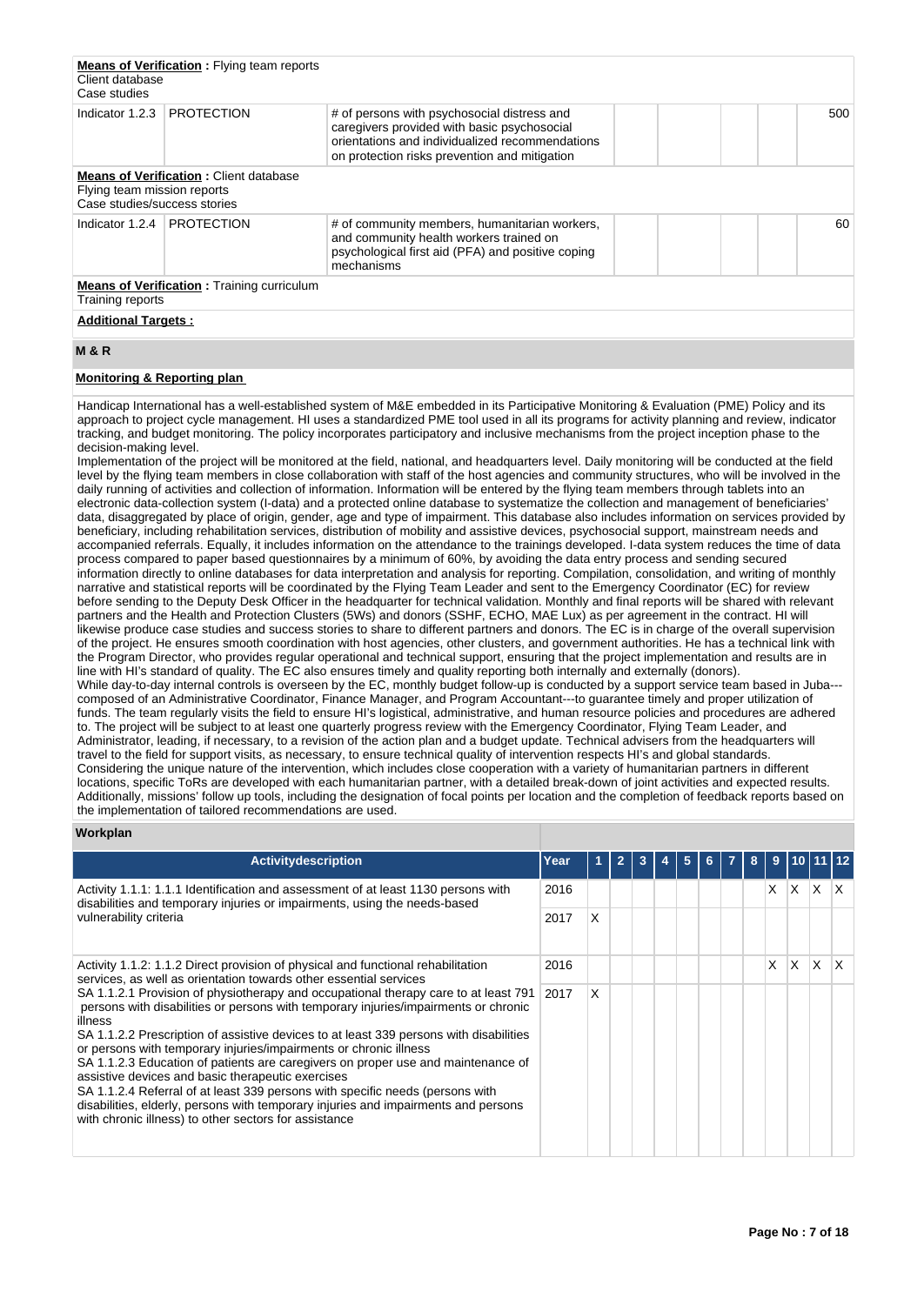| Activity 1.2.1: 1.2.1 Provision of Psychosocial First Aid (PFA) and community-<br>focused psychosocial activities through play groups to at least 100 children at risk                                                                                                                                                     | 2016 |   |  |  | X | X | X | $\mathsf{X}$ |
|----------------------------------------------------------------------------------------------------------------------------------------------------------------------------------------------------------------------------------------------------------------------------------------------------------------------------|------|---|--|--|---|---|---|--------------|
| of exclusion in order to promote positive coping mechanisms.                                                                                                                                                                                                                                                               | 2017 | X |  |  |   |   |   |              |
| Activity 1.2.2: 1.2.2 Provision of capacity building sessions on psychosocial<br>support including information and orientation to other essential services, to<br>enhance self-reliance and adaptation to at least 100 at most risk individuals in<br>coordination with other stakeholders providing basic needs services. |      |   |  |  | X | X | X |              |
|                                                                                                                                                                                                                                                                                                                            |      | X |  |  |   |   |   |              |
| Activity 1.2.3: 1.2.3 Provision of Psychological First Aid (PFA), and community-<br>focused psychosocial activities through focus groups and one shot group support                                                                                                                                                        | 2016 |   |  |  | X | X | X | X.           |
| to at least 500 persons with specific needs and/or at risk of exclusion in order to<br>promote and improve positive coping mechanisms                                                                                                                                                                                      | 2017 | X |  |  |   |   |   |              |
| Activity 1.2.4: 1.2.4 Training of at least 60 community members, humanitarian<br>workers and community health workers on PFA and positive coping mechanisms<br>other stakeholders providing basic needs services.                                                                                                          |      |   |  |  | X | X | X | X            |
|                                                                                                                                                                                                                                                                                                                            |      | X |  |  |   |   |   |              |
|                                                                                                                                                                                                                                                                                                                            |      |   |  |  |   |   |   |              |

#### **OTHER INFO**

#### **Accountability to Affected Populations**

The short duration of the missions and the differences in context, operational capacities, and security limitations in each location have required the development of flexible mechanisms for beneficiary information, participation and feedback. Engagement with beneficiaries is promoted from the planning stage in each flying team mission, although it depends on the security access granted. As much as possible, prior to deployment, the hosting organization is requested to present the scope of activities of the flying teams in existing community representation mechanisms, including traditional leadership, women, youth, and faith-based groups, as well as to the relevant authorities and the broader humanitarian community.

Upon deployment, HI flying team specialists directly engage with these stakeholders and organize inclusive focus group discussions with key community members as well as representatives of the target group, who are normally excluded from community representation mechanisms. The inclusion of the most vulnerable persons, including women and girls with disabilities and persons with intellectual and mental impairments, is encouraged. In these sessions, the level of access of the target group to existing services and the main gaps in coverage of basic and specific needs are discussed; risks and threats that might affect the target population are jointly identified; and possible mitigating measured are proposed. This information, together with the data gathered in individual and household assessments, is integrated in direct service delivery and advocacy activities with clusters. After the mission, HI team keeps contact with the partner's organization (focal points) to measure the effective (or ineffective) implementation of accessibility recommendations and mainstreaming activities.

#### **Implementation Plan**

Due to the nature of the intervention, a specific technical qualified team is required by the project. The extremely limited availability of the required technical staff in country and the restrictions for deployment of national staff in conflict-affected areas (ethnic issues) make the project to rely heavily on expatriate staff. Emergency Coordinator ensures active participation in key coordination mechanisms at national level and maintaining regular coordination with key emergency partners, is responsible for continuous analysis of humanitarian needs, and coordinating the overall management of the flying teams and other emergency projects under his responsibility, and analyzes the technical quality of direct services and provides support to technical staff when needed. Physiotherapists and Occupational therapists are charge of the identification and assessment of the beneficiaries and addressing the emergency rehabilitation plans.They engage with caregivers and other partners to promote sustained quality care and lead the trainings on basic rehabilitation skills for health field staff. Psychologists work together with the rehabilitation technical staff to improve rehabilitation outcomes and engagement of caregivers. They also work with communities and partners to promote resilience, positive coping mechanisms, identification of persons with high level of distress, inclusion and develop basic and sustainable psychosocial support initiatives. They are in charge of developing and delivering tailored Psychological First Aid trainings for Humanitarian field staff. Database officer (national) is responsible for ordering, filing, encoding and analyzing of data gathered in the field by the flying team.The technical quality of the project is overseen by a technical adviser in the head office.

Monthly budget follow-up is conducted by the admin and finance team headed by an expatriate staff (based in Juba) to guarantee timely and proper utilization of funds. The Logistics Coordinator regularly visits the field to ensure HI's logistical and procurement policies and procedures are followed.The main procurement required for the project implementation is the purchase of assistive devices. HI works with regional providers to minimize costs and reduce import times and costs.Transportation of imported goods to Juba will be managed by HI logistics team. Transportation from Juba to the flying team locations will require coordination with hosting organizations and will be done through humanitarian cargo services or the organizations' own cargo capacity. Due to the big volume of our devices (tricycles, wheelchairs) large trucks or cargo planes are required increasing the cost of transportation. We could ensure our partners that we will try our best to minimize those prices and find the best solutions to decrease this amount.

In all its missions, HI ensures that activities are not duplicated in the same geographical areas within the same; hence, the importance of partnerships with other humanitarian actors. HI participates in Protection and Health clusters, and is a co-lead of the Mental Health and Psychosocial Working Group, working closely with the ministry to improve mental health care and psychosocial support services in the country. At the national level, HI works closely with the Ministry of Gender, Children and Social Affairs, which is informed about, appreciates and supports the work the organization develops in IDP sites in the country. Additionally, HI actively participates in the Disability and Victim Assistance Working Group, chaired by the above mentioned Ministry, where monthly updates on the emergency activities implemented are regularly shared with key actors.

| Coordination with other Organizations in project area |                                                                                                                                                                                                                                           |  |  |  |  |  |
|-------------------------------------------------------|-------------------------------------------------------------------------------------------------------------------------------------------------------------------------------------------------------------------------------------------|--|--|--|--|--|
| Name of the organization                              | Areas/activities of collaboration and rationale                                                                                                                                                                                           |  |  |  |  |  |
| Danish Refugee Council                                | Partnership for identification of PwD and CwD, provision of individual<br>and group physiotherapy sessions, distribution of mobility devices,<br>accessibility analysis and capacity building for NGOs and INGOs<br>Istaff in Bentiu PoC. |  |  |  |  |  |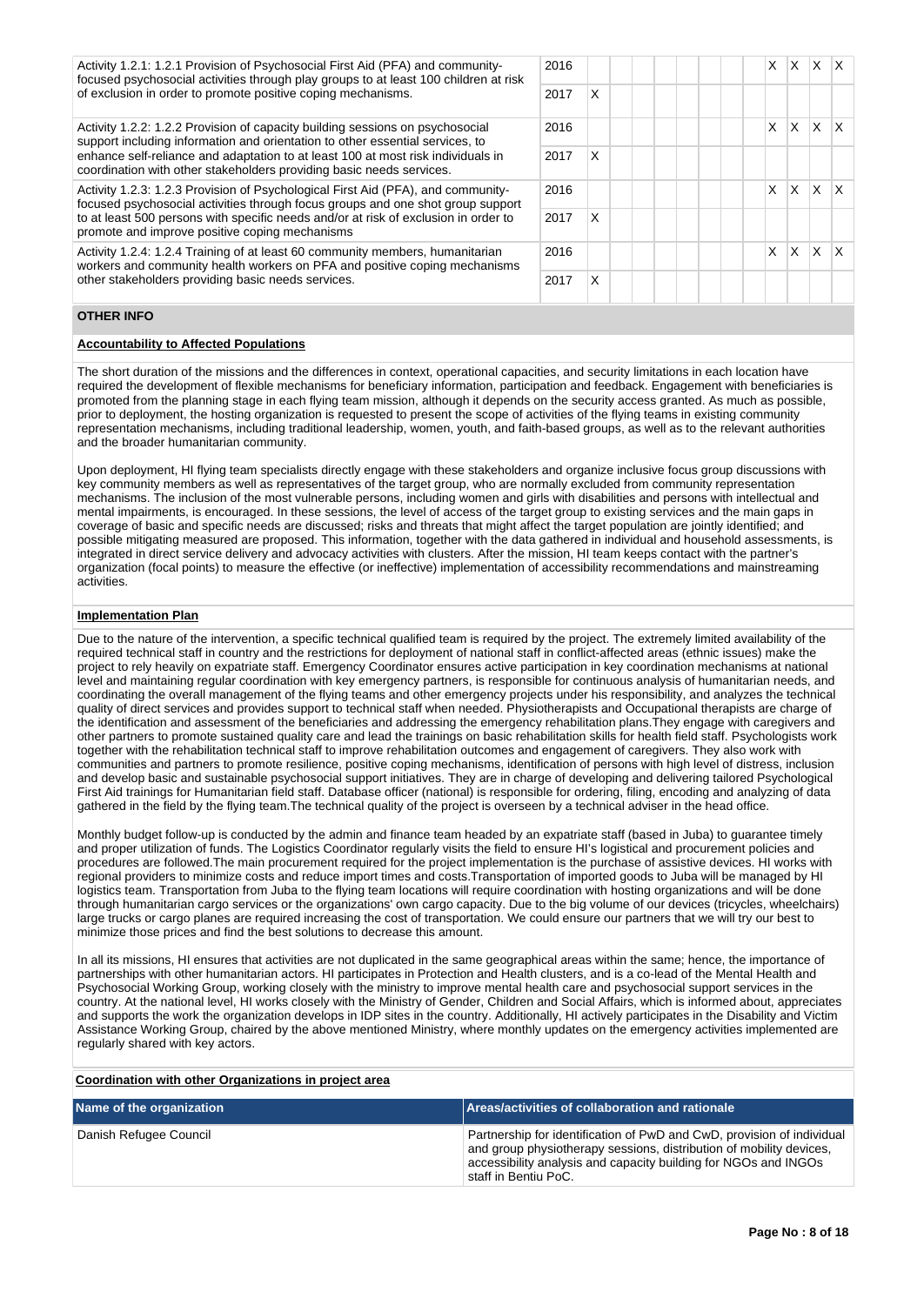| <b>MSF Swiss</b>                   | Capacity building of medical staff for rehabilitation sessions in<br>surgical ward and for children with delayed developmental<br>milestones, direct provision of sessions in Agok MSF clinic.                                                 |
|------------------------------------|------------------------------------------------------------------------------------------------------------------------------------------------------------------------------------------------------------------------------------------------|
| <b>Samaritans Purse</b>            | Identification and individual & group sessions for PwD and CwD in<br>Mayendit South. Establishment of referral mechanisms and capacity<br>building& awareness of NGO and INGO staff on inclusive services<br>and identification of PwD and CwD |
| <b>ACTED</b>                       | Identification of PwD and CwD, provision of group and individual<br>sessions, strengthening of inclusive referral mechanisms and<br>distribution of mobility devices in Mingakman IDP site.                                                    |
| <b>MSF Holland</b>                 | Capacity building of medical staff for rehabilitation sessions in<br>surgical ward and for children with delayed developmental<br>milestones, direct provision of sessions in Lankien MSF-Holland<br>clinic                                    |
| <b>IMC</b>                         | Capacity building of medical staff, direct provision of rehab sessions<br>and distribution of mobility devices in Juba PoC site.                                                                                                               |
| Fordermore Medical Of The Business |                                                                                                                                                                                                                                                |

#### **Environment Marker Of The Project**

A: Neutral Impact on environment with No mitigation

## **Gender Marker Of The Project**

2a-The project is designed to contribute significantly to gender equality

# **Justify Chosen Gender Marker Code**

The target population is diverse with different ethnicities and different community structures and dynamics, consisting of internally displaced persons with mostly female-headed households and male-headed host communities. In male-oriented households, women are relegated to secondary roles such as children care and domestic work, with little power, no access to education, and have no authority and platforms to voice out their opinions and concerns. Men engage in income-generating activities further away from their homes, which also forces women to be major protectors of their households in times of conflict. Female-headed households, on the other hand, are usually target of marginalization, denial or resources, and other risks including gender-based violence. Most of the female-headed households fled armed conflict in their places of origin and are widowers or separated families. They are usually marginalized and stigmatized from society, directly affecting their household members' access to basic goods and services, including children, the elderly, and persons with disabilities. At the same time, the rapid economic downturn in South Sudan has fuelled an environment of unemployment and inability to provide food and basic needs for the family. Men have reported that this is a particular psychosocial issue for them, leading to a sense of shame at their inability to perform their duties as breadwinners. Within this environment, there is a high possibility of domestic violence, survival sex and child labor, and petty crimes as families look to a last resort to gain income.

As vulnerability additional factors, gender dynamics are intertwined with disability. First, female with disabilities report greater discrimination than their male counterparts. As revealed in several focus group discussions, they feel isolated and excluded. Women and girls with disabilities are also more vulnerable to situations of abuse and violence, and have even less possibilities of escaping them. Secondly, as the main or sole caregivers, women are responsible for supporting persons with disabilities in their households without specific services to improve their autonomy and function and with limited access to mainstream services. Displaced persons with disabilities face serious protection risks in IDP camps, including exploitation, physical and sexual abuse, harassment, ridicule, discrimination, and neglect.

The ethical principle of non-discrimination underlies all of HI's actions. HI is conscious that situations of vulnerability mainly affect women, often excluded from development and humanitarian initiatives, and are also a factor in a disability-creation process that increases the vulnerability of women with disabilities. The project strives to increase gender sensitivity and to equitably promote the qualities of both women and men in all life activities.

Handicap International's gender approach is based on three principles: (1) Non-discrimination and protection at work; (2) Dual inclusion of gender and disability, with a particular focus on discrimination against women with disabilities; and (3) The gender approach as a project quality criterion.

The specific needs of women and girls have been taken into consideration in the assessment and design stages, and will constitute a key focus in the implementation. Flying teams will purposely analyze location-specific vulnerabilities and work with partners, families and communities to minimize the impact. Amongst the proposed activities, the specific needs and constraints of women and girls will be specifically targeted through psychosocial support orientations. They will also be specifically analyzed both in the assessment of barriers in access to services and in the identification of protection risks and threats, and incorporated into trainings and recommendations to humanitarian partners as well as into the design of community-based mitigating measures and inclusive protection mechanisms.

#### **Protection Mainstreaming**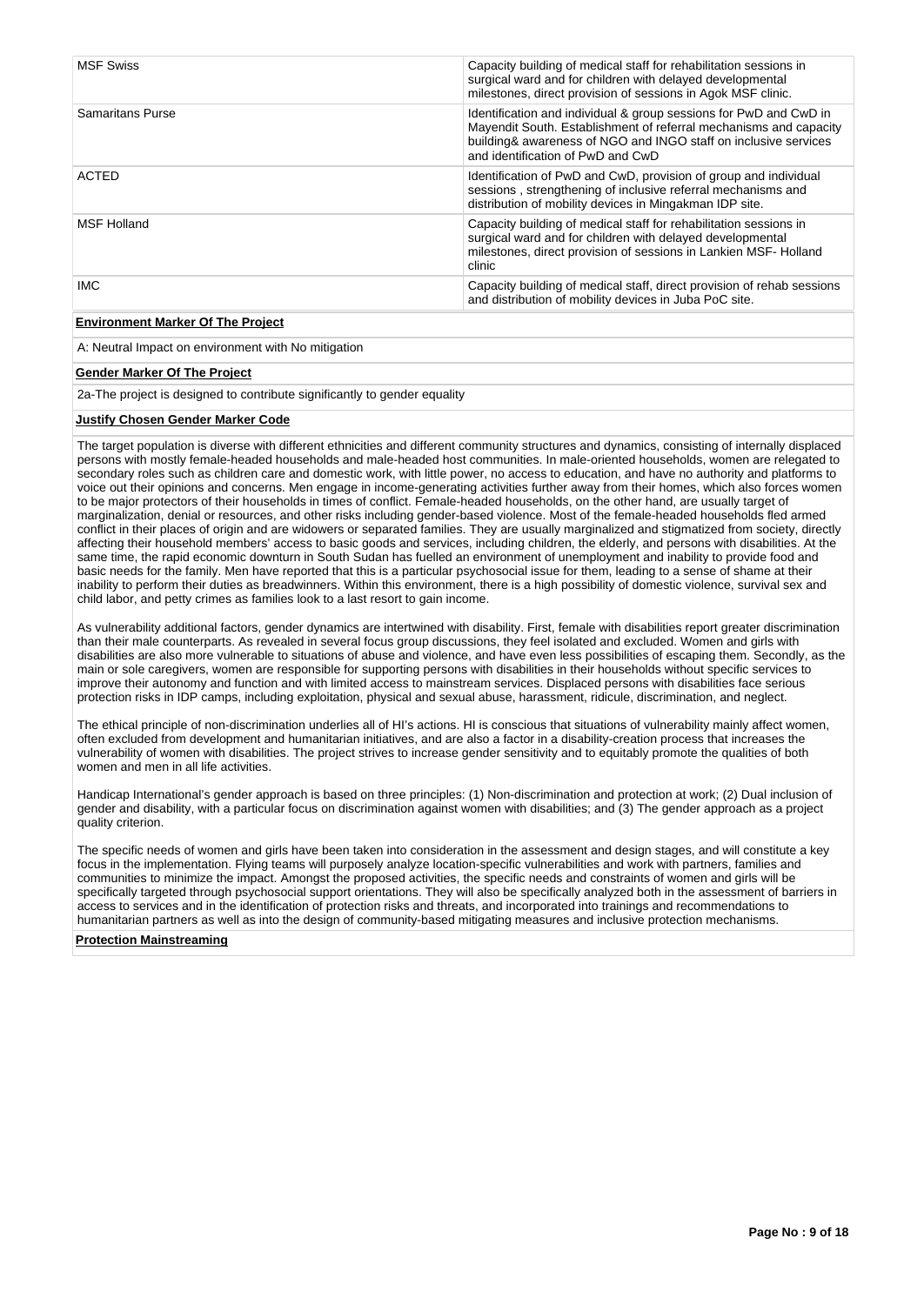The project aims at providing a contextualized and adequate response to the needs and challenges of persons with specific needs and other vulnerable persons, who are disproportionally affected by the effects of violence and displacement due to the combination of different factors. As stated, this group has specific difficulties to navigate new and changing environments, especially following the disruption or collapse of support networks. Additionally, their specific needs and challenges are not sufficiently taken into consideration in the design and implementation of emergency response interventions, limiting their ability to access in equal basis key life-saving and specialized services. These limitations not only affect their chances of survival and expose them to increased risks and threats, but also deny their right to live with dignity by limiting their access to services available to the wider community even if with minimum standards. The project is designed to support humanitarian partners and communities to bridge these gaps and confront associated challenges by ensuring field-based assessment of barriers to, and facilitators of inclusion and by providing contextualized, practical and realistic technical advice and field staff mentoring and supervision to improve access of persons with specific needs to key services and facilitates across sectors and communitybased protection mechanisms. Thus, one of the key objectives of the project, together with individual service delivery, is to support other humanitarian partners in including inclusive protection mainstreaming principles in their responses. In doing so, the project will allow them to fulfill humanitarian principles in a more inclusive manner and to improve their compliance with relevant human rights frameworks, such as the UNCRPD (United Nations Convention on the Rights of Persons with Disabilities) as well as the UN Convention on the Rights of the Child and the Convention on Elimination on All Forms of Discrimination Against Women (CEDAW)---both of which South Sudan is a signatory of-- and operational guidelines, such as the Sphere standards, which highlight the need of devoting specific attention to accessibility and inclusiveness in Humanitarian response interventions.

Moreover, the project also incorporates service delivery focused on supporting persons with specific needs and their families to increase autonomy and self-reliance, as well as on identifying specific protection risks and threats and targeted mitigating measures. It is important to point out that specific needs and age-related needs and constraints will be taken into account in the assessment of and support to individuals and families, ensuring equal and impartial access to the services provided. The wider community will also be engaged through participatory analysis, awareness raising and information sessions, which will aim at changing perceptions on persons with specific needs with a specific focus on promoting more protective environments for the target group. These activities are therefore fully focused on improving self-protection capacities of persons with specific needs and their caregivers, as well as on promoting an improved inclusion of this collective in community-based protection mechanisms.

## **Country Specific Information**

#### **Safety and Security**

The South Sudan environment is extremely volatile. Violent clashes are still reported in key conflict-affected areas, harassment and access restrictions are widespread and common criminality is sharply increasing due to the severe economic crisis. In order to mitigate risks HI maintains updated security analysis and management processes and tools. Continuous gathering of context information, communication on risks and challenges with key security coordination mechanisms, timely reporting of incidents to relevant structures are also ensured. Due to the nature of the project, security management of flying team staff on deployment requires close cooperation with the hosting organizations. HI flying team members are typically under full security coverage of humanitarian partners on the ground, they abide by their security protocols and are included in the organizations' evacuation protocols. The arrangements on security management are clearly outlined in the planning stages and formally agreed upon.

Flying teams will develop their activities in areas affected by direct conflict or the influx of displaced populations, and will therefore be also exposed to risks in personal security. Additionally, the fact that they will be separated from the main team and delivering services in areas and sites new to them can increase their perception of vulnerability and pose an additional stress to expatriates. To respond to the needs and constraints of the flying team in relation to staff safety and security, two main points have to be highlighted: first, the flying team will only be deployed after a previous framework of cooperation has been established with trusted humanitarian partners. This framework will include the inclusion of the HI team within the security provisions of the host organization, including hibernation and evacuation, and the continuous communication between both organizations' security referents prior to, and during the flying team mission. Before deployment, and through existing contacts the Emergency Coordinator, together with the Logistics Coordinator, will also review the security situation and seek final validation from the Program Director and the HI security referent to ensure that standards of safety are adequate and risks are within the assumable levels. Secondly, the flying team will be equipped with materials, including medical treatments and communication equipment, in order to ensure autonomy to confront specific risks. While on mission, the flying team will track daily with the Emergency Coordinator to provide specific field information.

The changing context, the widespread security concerns, and the dependence on partner organizations' security management can have a direct impact in the implementation of flying team missions. In order to mitigate this risk, and make the most of the available resources, the flying teams will maintain the required flexibility to accommodate changes in the missions' planning, duration and locations. Additional security arrangements, especially in PoCs, will also be analyzed and promoted to increase autonomy in the flying team deployments. Security procedures are in place in all permanent offices, guesthouses and stock facilities and will be continuously monitored and periodically reviewed.

As indicated above, the flying team's modalities of intervention remain flexible and could allow for instance the deployment of interventions in the Eastern Equatoria in support to humanitarian actors (including HI itself who could deploy teams in line with its humanitarian mandate). However, security of all staff and partners, including beneficiaries, will be a systematic pre-requisite to the validation of each intervention. The security context will have to be assessed by HI and/or its partners and a framework of cooperation agreed on as previously mentioned.

#### **Access**

The flying teams will support organizations well established in the missions' locations. These organizations will liaise with the relevant authorities and communities to secure access and ensure that the teams are able to operate successfully within the framework of the established activities. Information related to access and potential access constraints is thoroughly discussed in the planning stage in Juba, and revised upon arrival in the missions' locations. If the situation in each of the target locations at the time of implementation requires contingency planning will also be established in close cooperation with the hosting organizations, which have the necessary field information and contacts to ensure adequate measures are in place. The same process would apply to HI itself if the organization is to host a flying team intervention.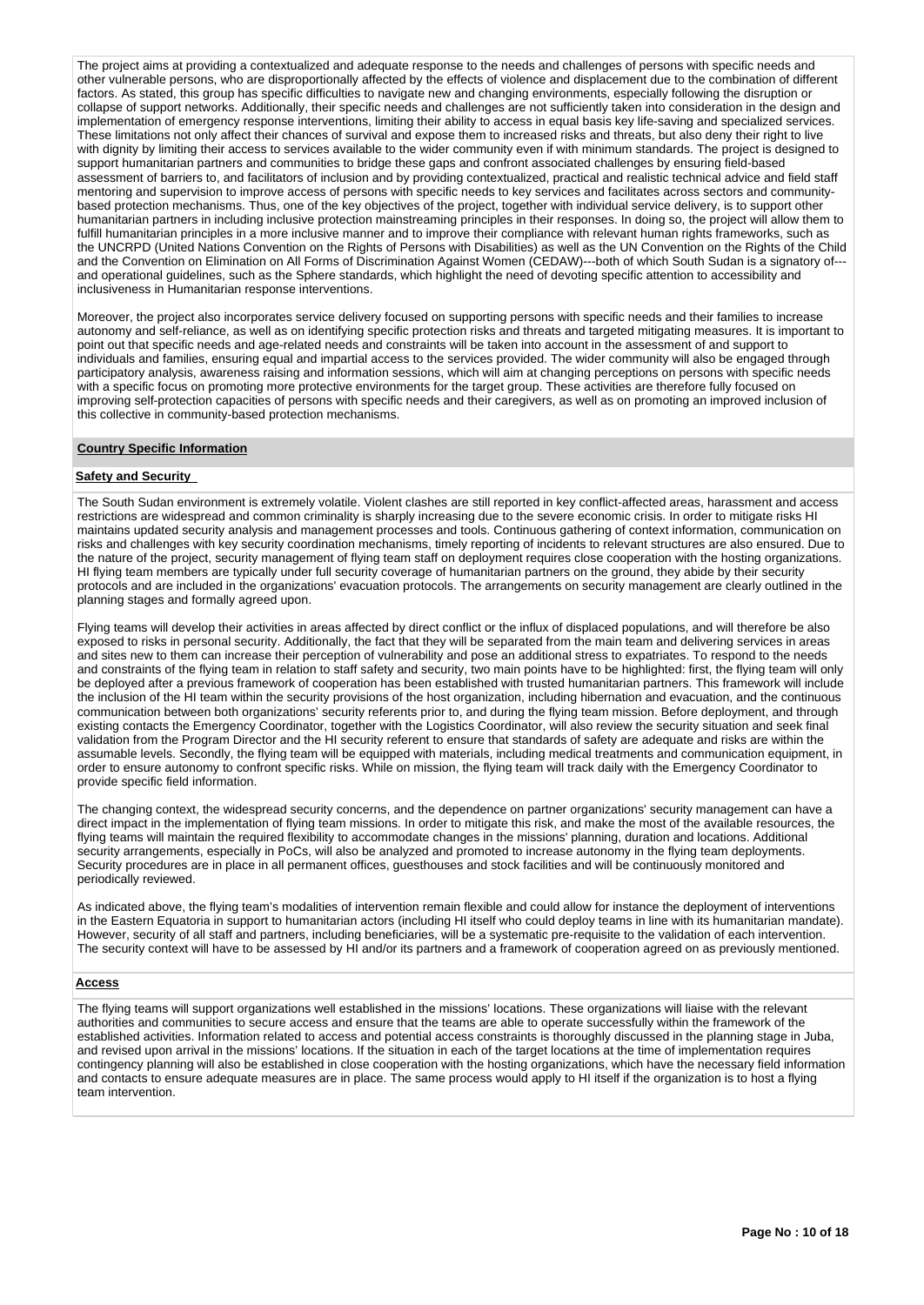# **BUDGET**

| Code             | <b>Budget Line Description</b>                                                                                                                                                                                                                                                                                                                                                                                                                                                                                                                                                                                                                                                                                                                                                                                                                                                                                                                                                                  |                            | D / S Quantity Unit | cost                  | <b>Duration</b><br><b>Recurran</b><br>ce | $\%$<br>charged<br>to CHF | <b>Total Cost</b> |
|------------------|-------------------------------------------------------------------------------------------------------------------------------------------------------------------------------------------------------------------------------------------------------------------------------------------------------------------------------------------------------------------------------------------------------------------------------------------------------------------------------------------------------------------------------------------------------------------------------------------------------------------------------------------------------------------------------------------------------------------------------------------------------------------------------------------------------------------------------------------------------------------------------------------------------------------------------------------------------------------------------------------------|----------------------------|---------------------|-----------------------|------------------------------------------|---------------------------|-------------------|
|                  | <b>Staff and Other Personnel Costs</b>                                                                                                                                                                                                                                                                                                                                                                                                                                                                                                                                                                                                                                                                                                                                                                                                                                                                                                                                                          |                            |                     |                       |                                          |                           |                   |
| 1.1              | Psychologists (expatriate)                                                                                                                                                                                                                                                                                                                                                                                                                                                                                                                                                                                                                                                                                                                                                                                                                                                                                                                                                                      | D                          |                     | $2 \mid 7,964$<br>.67 | 4                                        | 100.00                    | 63,717.36         |
|                  | Two psychologists/psychosocial support experts experienced in humanitarian contexts will be recruited to lead the psychosocial<br>support activities. They will be in charge of delivering individual psychosocial support to identified persons in need and<br>caregivers, and will also lead community-based protection risk assessments and awareness-raising activities on mitigating<br>measures. The salary cost includes basic salary, medical insurance, return flight from country of origin and cost of living<br>allowance.                                                                                                                                                                                                                                                                                                                                                                                                                                                          |                            |                     |                       |                                          |                           |                   |
| 1.2              | Physiotherapists (expatriate)                                                                                                                                                                                                                                                                                                                                                                                                                                                                                                                                                                                                                                                                                                                                                                                                                                                                                                                                                                   | $2 \mid 7,964$<br>4<br>.67 | 100.00              | 63,717.36             |                                          |                           |                   |
|                  | They will be in charge of ensuring the quality of the rehabilitation services provided by the flying teams. With significant<br>experience in humanitarian contexts and ability to adapt his/her practice making the most of limited resources, they will be<br>responsible for initial specialized assessments and the design and implementation of rehabilitation plans, depending on the type<br>of impairment. They will also cooperate with the Occupational Therapist for the distribution of adequate mobility and assistive<br>devices, and for orienting persons with disabilities and other persons in disabling situations and caregivers on safe use and<br>maintenance, autonomy and functional adaptation. The salary cost includes basic salary, medical insurance, return flight from<br>country of origin and cost of living allowance. The number of months included is 4. It is expected that 2 physiotherapists will be<br>available for the whole duration of the project. |                            |                     |                       |                                          |                           |                   |
| 1.3              | Logistics Coordinator (expatriate)                                                                                                                                                                                                                                                                                                                                                                                                                                                                                                                                                                                                                                                                                                                                                                                                                                                                                                                                                              | S                          |                     | $1 \mid 7,964$<br>.67 | $\overline{2}$                           | 50.00                     | 7,964.67          |
|                  | The Logistics Coordinator will be based in Juba, and will be responsible for the procurement and stocking of mobility and<br>assistive devices and adapted items. He/she will be in close link with Humanitarian partners' Logistic departments, who will be in<br>charge of transporting the items to flying team locations. The salary cost includes basic salary, medical insurance, return flight<br>from country of origin and cost of living allowance. This project will cover 50% of the logistics coordinators costs for 2 months.                                                                                                                                                                                                                                                                                                                                                                                                                                                     |                            |                     |                       |                                          |                           |                   |
| 1.4              | Programme Accountant (local)                                                                                                                                                                                                                                                                                                                                                                                                                                                                                                                                                                                                                                                                                                                                                                                                                                                                                                                                                                    | S                          |                     | $1 \mid 1,098$<br>.00 | 2                                        | 50.00                     | 1,098.00          |
|                  | Based in Juba, he will be responsible for the supervision of project-related expenses and for the compliance with internal and<br>donor procedures and regulations. The salary cost includes basic salary, coverage of medical expenses and housing benefits.<br>The projects will cover 50% of the costs of program accountant for 2 months.                                                                                                                                                                                                                                                                                                                                                                                                                                                                                                                                                                                                                                                   |                            |                     |                       |                                          |                           |                   |
| 1.5              | Counsellors (local)                                                                                                                                                                                                                                                                                                                                                                                                                                                                                                                                                                                                                                                                                                                                                                                                                                                                                                                                                                             | D                          |                     | $2 \mid 1,003$<br>.00 | 4                                        | 100.00                    | 8,024.00          |
|                  | Two counsellors will assist the psychologist in assessing persons with psychosocial distress and following them up. The salary<br>cost includes basic salary, coverage of medical expenses and housing benefits                                                                                                                                                                                                                                                                                                                                                                                                                                                                                                                                                                                                                                                                                                                                                                                 |                            |                     |                       |                                          |                           |                   |
| 1.6              | Translators/enumerators (local)                                                                                                                                                                                                                                                                                                                                                                                                                                                                                                                                                                                                                                                                                                                                                                                                                                                                                                                                                                 | D                          |                     | 48 15.00              | 4                                        | 100.00                    | 2,880.00          |
|                  | The translators will be hired locally, in the flying team locations, to support specialist teams in the implementation of the activities.<br>The unit rate reflects approximate monthly expense for daily contracts.                                                                                                                                                                                                                                                                                                                                                                                                                                                                                                                                                                                                                                                                                                                                                                            |                            |                     |                       |                                          |                           |                   |
|                  | <b>Section Total</b>                                                                                                                                                                                                                                                                                                                                                                                                                                                                                                                                                                                                                                                                                                                                                                                                                                                                                                                                                                            |                            |                     |                       |                                          |                           | 147,401.39        |
|                  | <b>Supplies, Commodities, Materials</b>                                                                                                                                                                                                                                                                                                                                                                                                                                                                                                                                                                                                                                                                                                                                                                                                                                                                                                                                                         |                            |                     |                       |                                          |                           |                   |
| 2.1              | Mobility/assistive devices                                                                                                                                                                                                                                                                                                                                                                                                                                                                                                                                                                                                                                                                                                                                                                                                                                                                                                                                                                      | D                          |                     | 500 50.00             | $\mathbf{1}$                             | 100.00                    | 25,000.00         |
|                  | The estimated cost of each assistive device is based on average cost of devices such as crutches, commode chairs, canes,<br>walkers, and wheelchairs.                                                                                                                                                                                                                                                                                                                                                                                                                                                                                                                                                                                                                                                                                                                                                                                                                                           |                            |                     |                       |                                          |                           |                   |
| 2.2              | Inter-country road transport and custom clearing                                                                                                                                                                                                                                                                                                                                                                                                                                                                                                                                                                                                                                                                                                                                                                                                                                                                                                                                                | D                          |                     | 1   10,00<br>0.00     | $\mathbf{1}$                             | 100.00                    | 10,000.00         |
|                  | Estimated cost based on rates of 40 cubic meter truck from Nairobi, Kenya to Juba, South Sudan plus customs clearing and<br>offloading charges.                                                                                                                                                                                                                                                                                                                                                                                                                                                                                                                                                                                                                                                                                                                                                                                                                                                 |                            |                     |                       |                                          |                           |                   |
| 2.3              | Intra-country cargo plane transport                                                                                                                                                                                                                                                                                                                                                                                                                                                                                                                                                                                                                                                                                                                                                                                                                                                                                                                                                             | D                          | 1 <sup>1</sup>      | 15,00<br>0.00         | 1                                        | 100.00                    | 15,000.00         |
|                  | Cost estimate of one Antonov from Juba to Bentiu.                                                                                                                                                                                                                                                                                                                                                                                                                                                                                                                                                                                                                                                                                                                                                                                                                                                                                                                                               |                            |                     |                       |                                          |                           |                   |
| 2.4              | <b>Rehabilitation materials</b>                                                                                                                                                                                                                                                                                                                                                                                                                                                                                                                                                                                                                                                                                                                                                                                                                                                                                                                                                                 | D                          |                     | 1 5,000<br>.00        | 1                                        | 100.00                    | 5,000.00          |
|                  | Lumpsum of average costs of bandages, massage oils, rehabilitation toys, etc.                                                                                                                                                                                                                                                                                                                                                                                                                                                                                                                                                                                                                                                                                                                                                                                                                                                                                                                   |                            |                     |                       |                                          |                           |                   |
|                  | <b>Section Total</b>                                                                                                                                                                                                                                                                                                                                                                                                                                                                                                                                                                                                                                                                                                                                                                                                                                                                                                                                                                            |                            |                     |                       |                                          |                           | 55,000.00         |
| <b>Equipment</b> |                                                                                                                                                                                                                                                                                                                                                                                                                                                                                                                                                                                                                                                                                                                                                                                                                                                                                                                                                                                                 |                            |                     |                       |                                          |                           |                   |
| 3.1              | Tablets for data collection                                                                                                                                                                                                                                                                                                                                                                                                                                                                                                                                                                                                                                                                                                                                                                                                                                                                                                                                                                     | D                          |                     | 4   500.0<br>0        | $\mathbf{1}$                             | 100.00                    | 2,000.00          |
|                  | These tablets will be used by the flying team members while on mission on the ground. It will be used by the 4 expatriate staff<br>(psychologists and physiotherapists).                                                                                                                                                                                                                                                                                                                                                                                                                                                                                                                                                                                                                                                                                                                                                                                                                        |                            |                     |                       |                                          |                           |                   |
|                  | <b>Section Total</b>                                                                                                                                                                                                                                                                                                                                                                                                                                                                                                                                                                                                                                                                                                                                                                                                                                                                                                                                                                            |                            |                     |                       |                                          |                           | 2,000.00          |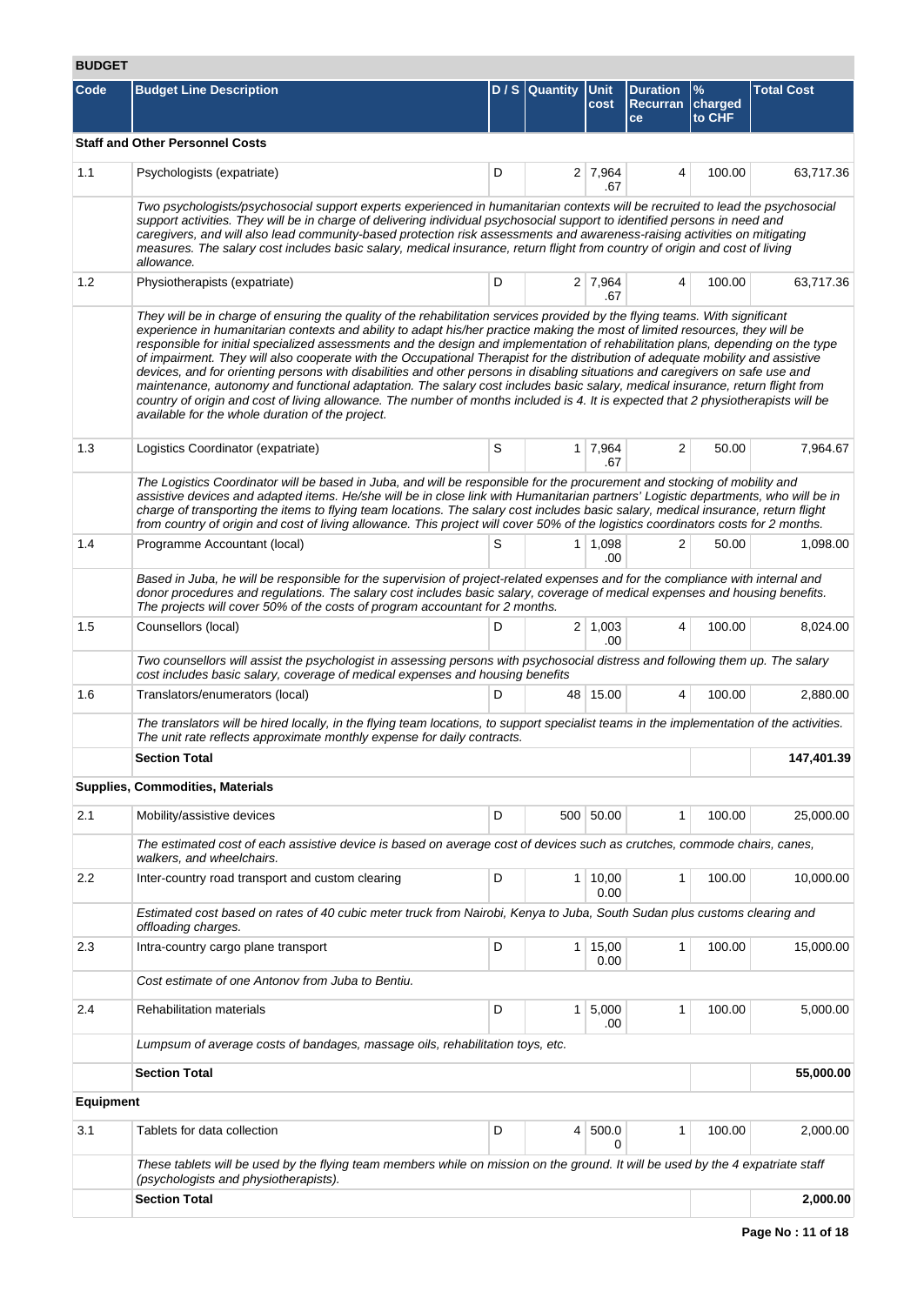| <b>Travel</b>             |                                                                                   |             |                |                |                |        |            |
|---------------------------|-----------------------------------------------------------------------------------|-------------|----------------|----------------|----------------|--------|------------|
| 5.1                       | Local UNHAS flights                                                               | D           |                | 8 500.0<br>0   | $\overline{4}$ | 100.00 | 16,000.00  |
|                           | Estimated 4 return travels per month of each expatriate specialist staff (4).     |             |                |                |                |        |            |
| 5.2                       | Accommodation                                                                     | D           | 40             | 50.00          | 4              | 100.00 | 8,000.00   |
|                           | Estimated cost of 4 staff for five nights in each location for two trips a month. |             |                |                |                |        |            |
|                           | <b>Section Total</b>                                                              |             |                | 24,000.00      |                |        |            |
|                           | <b>General Operating and Other Direct Costs</b>                                   |             |                |                |                |        |            |
| 7.1                       | Satellite phone                                                                   | S           |                | $2 \mid 30.00$ | 4              | 100.00 | 240.00     |
|                           | Contribution to cost of post-paid airtime for 2 sat phones per month.             |             |                |                |                |        |            |
| 7.2                       | Airtime                                                                           | $\mathbf S$ |                | 5 20.00        | 4              | 100.00 | 400.00     |
|                           | Contribution to airtime of 5 project staff per month.                             |             |                |                |                |        |            |
| 7.3                       | <b>Stationeries</b>                                                               | $\mathsf S$ | $\mathbf{1}$   | 150.9<br>0     | $\overline{4}$ | 100.00 | 603.60     |
|                           | Contribution to stationeries budget per month.                                    |             |                |                |                |        |            |
| 7.4                       | Internet                                                                          | S           | 1 <sup>1</sup> | 1,000<br>.00   | $\overline{4}$ | 100.00 | 4,000.00   |
|                           | Contribution to office internet per month.                                        |             |                |                |                |        |            |
|                           | <b>Section Total</b>                                                              |             |                |                |                |        | 5,243.60   |
| <b>SubTotal</b><br>620.00 |                                                                                   |             |                |                |                |        | 233,644.99 |
| <b>Direct</b>             |                                                                                   |             |                | 219,338.72     |                |        |            |
| Support                   |                                                                                   |             |                |                |                |        | 14,306.27  |
| <b>PSC Cost</b>           |                                                                                   |             |                |                |                |        |            |
|                           | <b>PSC Cost Percent</b>                                                           |             |                |                |                |        | 7.00       |
| <b>PSC Amount</b>         |                                                                                   |             |                |                |                |        | 16,355.15  |
| <b>Total Cost</b>         |                                                                                   |             |                |                |                |        | 250,000.14 |
|                           | <b>Grand Total CHF Cost</b>                                                       |             |                |                |                |        | 250,000.14 |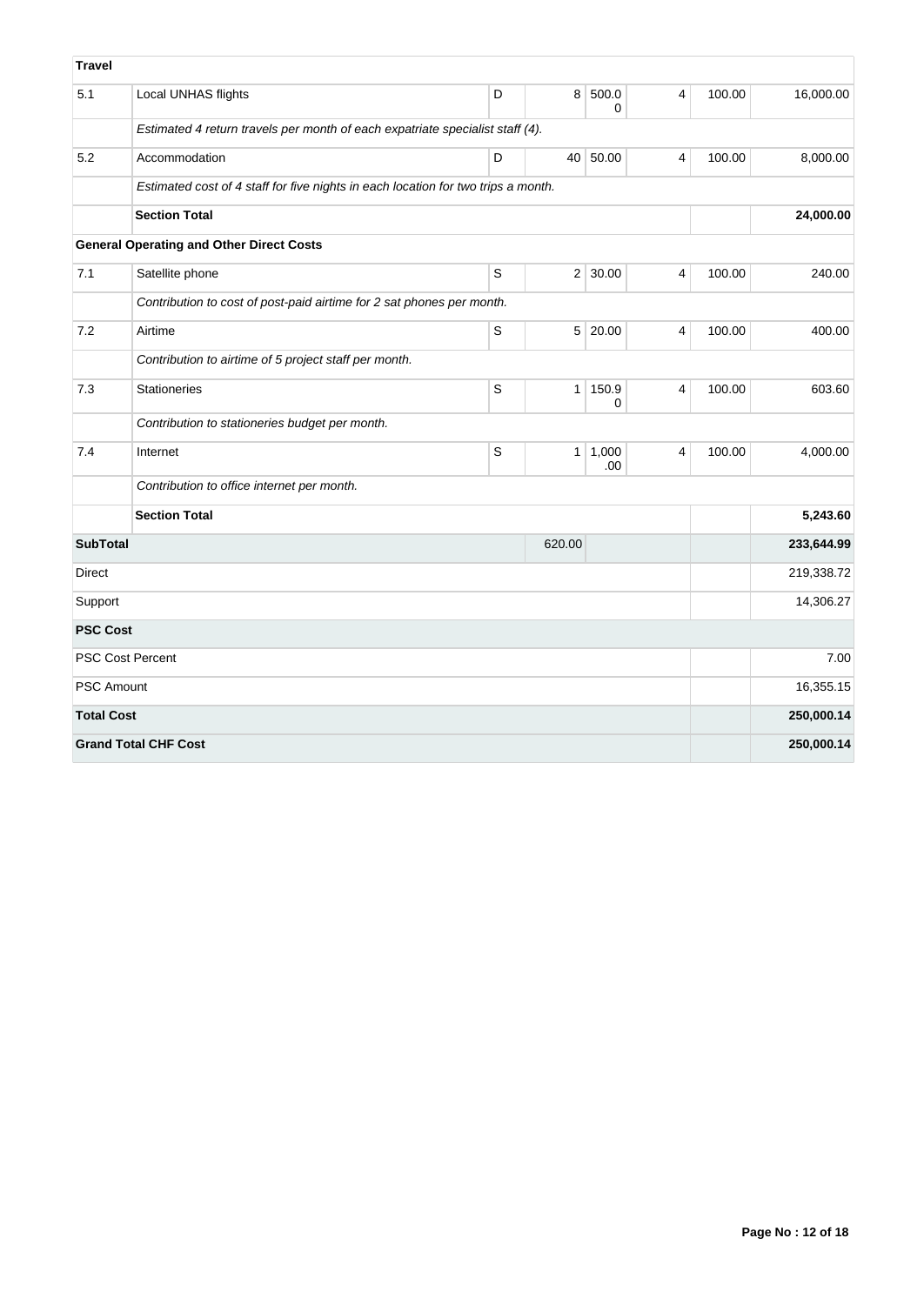# **Project Locations**

| <b>Location</b>            | <b>Estimated</b><br>percentage<br>of budget<br>for each<br><b>location</b> |     | <b>Estimated number of beneficiaries</b> | for each location |       |              | <b>Activity Name</b>                                                                                                                                                                                                                                                                                                                                                                                                                                                                                                                                                                                                                                                                                                                                                                                                                                                                                                                                                                                                                                                                                                                                                                                                                                                                                                                                                                                                                                                                                                                                                                                                                                                                                                                                                                                                                                                                                                                                                                                                                                                                                                                                                                                                                                           |
|----------------------------|----------------------------------------------------------------------------|-----|------------------------------------------|-------------------|-------|--------------|----------------------------------------------------------------------------------------------------------------------------------------------------------------------------------------------------------------------------------------------------------------------------------------------------------------------------------------------------------------------------------------------------------------------------------------------------------------------------------------------------------------------------------------------------------------------------------------------------------------------------------------------------------------------------------------------------------------------------------------------------------------------------------------------------------------------------------------------------------------------------------------------------------------------------------------------------------------------------------------------------------------------------------------------------------------------------------------------------------------------------------------------------------------------------------------------------------------------------------------------------------------------------------------------------------------------------------------------------------------------------------------------------------------------------------------------------------------------------------------------------------------------------------------------------------------------------------------------------------------------------------------------------------------------------------------------------------------------------------------------------------------------------------------------------------------------------------------------------------------------------------------------------------------------------------------------------------------------------------------------------------------------------------------------------------------------------------------------------------------------------------------------------------------------------------------------------------------------------------------------------------------|
|                            |                                                                            | Men | Women                                    | <b>Boys</b>       | Girls | <b>Total</b> |                                                                                                                                                                                                                                                                                                                                                                                                                                                                                                                                                                                                                                                                                                                                                                                                                                                                                                                                                                                                                                                                                                                                                                                                                                                                                                                                                                                                                                                                                                                                                                                                                                                                                                                                                                                                                                                                                                                                                                                                                                                                                                                                                                                                                                                                |
| Eastern Equatoria -> Torit | 20                                                                         | 110 | 135                                      | 48                | 41    |              | 334 Activity 1.1.1 : 1.1.1 Identification and<br>assessment of at least 1130 persons with<br>disabilities and temporary injuries or<br>impairments, using the needs-based vulnerability<br>criteria<br>Activity 1.1.2: 1.1.2 Direct provision of physical<br>and functional rehabilitation services, as well as<br>orientation towards other essential services<br>SA 1.1.2.1 Provision of physiotherapy and<br>occupational therapy care to at least 791 persons<br>with disabilities or persons with temporary<br>injuries/impairments or chronic illness<br>SA 1.1.2.2 Prescription of assistive devices to at<br>least 339 persons with disabilities or persons<br>with temporary injuries/impairments or chronic<br>illness<br>SA 1.1.2.3 Education of patients are caregivers<br>on proper use and maintenance of assistive<br>devices and basic therapeutic exercises<br>SA 1.1.2.4 Referral of at least 339 persons with<br>specific needs (persons with disabilities, elderly,<br>persons with temporary injuries and impairments<br>and persons with chronic illness) to other sectors<br>for assistance<br>Activity 1.2.1 : 1.2.1 Provision of Psychosocial<br>First Aid (PFA) and community-focused<br>psychosocial activities through play groups to at<br>least 100 children at risk of exclusion in order to<br>promote positive coping mechanisms.<br>Activity 1.2.2 : 1.2.2 Provision of capacity<br>building sessions on psychosocial support<br>including information and orientation to other<br>essential services, to enhance self-reliance and<br>adaptation to at least 100 at most risk individuals<br>in coordination with other stakeholders providing<br>basic needs services.<br>Activity 1.2.3: 1.2.3 Provision of Psychological<br>First Aid (PFA), and community-focused<br>psychosocial activities through focus groups and<br>one shot group support to at least 500 persons<br>with specific needs and/or at risk of exclusion in<br>order to promote and improve positive coping<br>mechanisms<br>Activity 1.2.4 : 1.2.4 Training of at least 60<br>community members, humanitarian workers and<br>community health workers on PFA and positive<br>coping mechanisms other stakeholders providing<br>basic needs services. |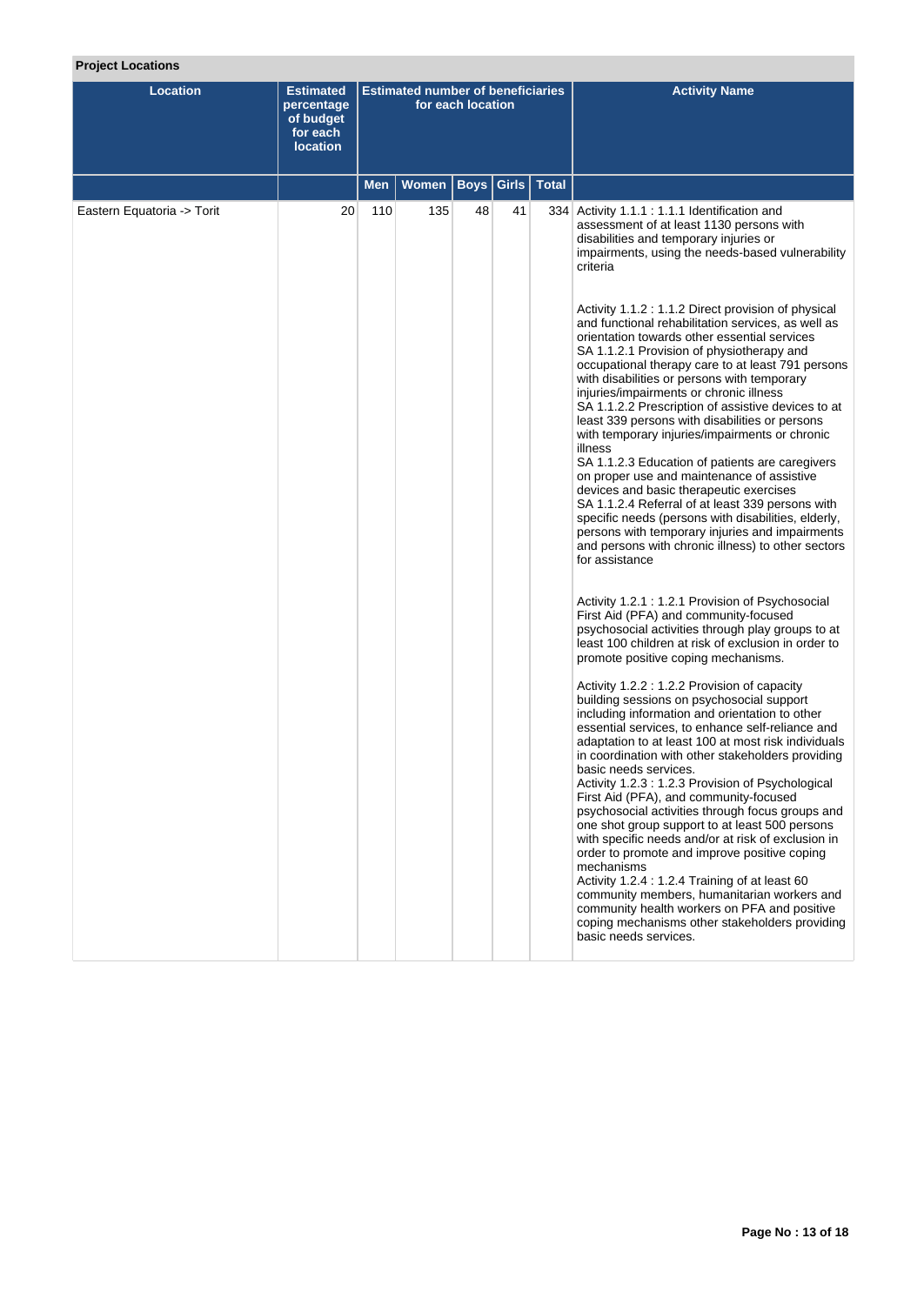| Unity -> Mayendit | 20 | 74 | 90 | 32 | 27 | 223 Activity 1.1.1 : 1.1.1 Identification and<br>assessment of at least 1130 persons with<br>disabilities and temporary injuries or<br>impairments, using the needs-based vulnerability<br>criteria<br>Activity 1.1.2 : 1.1.2 Direct provision of physical<br>and functional rehabilitation services, as well as<br>orientation towards other essential services<br>SA 1.1.2.1 Provision of physiotherapy and<br>occupational therapy care to at least 791 persons<br>with disabilities or persons with temporary<br>injuries/impairments or chronic illness<br>SA 1.1.2.2 Prescription of assistive devices to at<br>least 339 persons with disabilities or persons<br>with temporary injuries/impairments or chronic<br>illness<br>SA 1.1.2.3 Education of patients are caregivers<br>on proper use and maintenance of assistive<br>devices and basic therapeutic exercises<br>SA 1.1.2.4 Referral of at least 339 persons with<br>specific needs (persons with disabilities, elderly,                                   |
|-------------------|----|----|----|----|----|----------------------------------------------------------------------------------------------------------------------------------------------------------------------------------------------------------------------------------------------------------------------------------------------------------------------------------------------------------------------------------------------------------------------------------------------------------------------------------------------------------------------------------------------------------------------------------------------------------------------------------------------------------------------------------------------------------------------------------------------------------------------------------------------------------------------------------------------------------------------------------------------------------------------------------------------------------------------------------------------------------------------------|
|                   |    |    |    |    |    | persons with temporary injuries and impairments<br>and persons with chronic illness) to other sectors<br>for assistance<br>Activity 1.2.1 : 1.2.1 Provision of Psychosocial<br>First Aid (PFA) and community-focused<br>psychosocial activities through play groups to at<br>least 100 children at risk of exclusion in order to<br>promote positive coping mechanisms.<br>Activity 1.2.2 : 1.2.2 Provision of capacity<br>building sessions on psychosocial support<br>including information and orientation to other<br>essential services, to enhance self-reliance and<br>adaptation to at least 100 at most risk individuals<br>in coordination with other stakeholders providing<br>basic needs services.<br>Activity 1.2.3 : 1.2.3 Provision of Psychological<br>First Aid (PFA), and community-focused<br>psychosocial activities through focus groups and<br>one shot group support to at least 500 persons<br>with specific needs and/or at risk of exclusion in<br>order to promote and improve positive coping |
|                   |    |    |    |    |    | mechanisms<br>Activity 1.2.4 : 1.2.4 Training of at least 60<br>community members, humanitarian workers and<br>community health workers on PFA and positive<br>coping mechanisms other stakeholders providing<br>basic needs services.                                                                                                                                                                                                                                                                                                                                                                                                                                                                                                                                                                                                                                                                                                                                                                                     |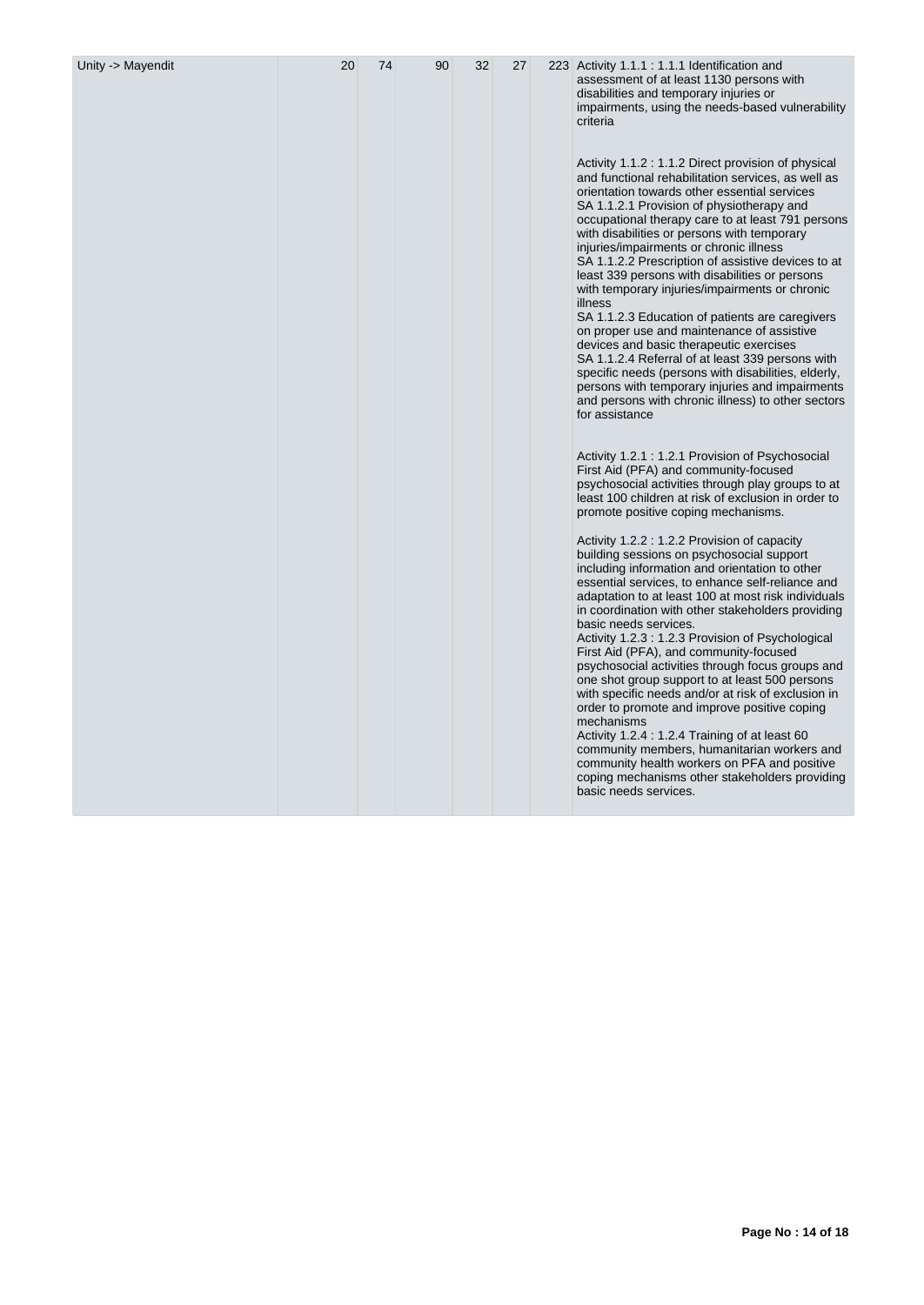| Unity -> Rubkona | 20 | 184 | 225 | 80 | 68 | 557 Activity 1.1.1 : 1.1.1 Identification and<br>assessment of at least 1130 persons with<br>disabilities and temporary injuries or<br>impairments, using the needs-based vulnerability<br>criteria                                                                                                                                                                                                                                                                                                                                                                                                                                                                                                                                                                                                                                                                                                          |
|------------------|----|-----|-----|----|----|--------------------------------------------------------------------------------------------------------------------------------------------------------------------------------------------------------------------------------------------------------------------------------------------------------------------------------------------------------------------------------------------------------------------------------------------------------------------------------------------------------------------------------------------------------------------------------------------------------------------------------------------------------------------------------------------------------------------------------------------------------------------------------------------------------------------------------------------------------------------------------------------------------------|
|                  |    |     |     |    |    | Activity 1.1.2 : 1.1.2 Direct provision of physical<br>and functional rehabilitation services, as well as<br>orientation towards other essential services<br>SA 1.1.2.1 Provision of physiotherapy and<br>occupational therapy care to at least 791 persons<br>with disabilities or persons with temporary<br>injuries/impairments or chronic illness<br>SA 1.1.2.2 Prescription of assistive devices to at<br>least 339 persons with disabilities or persons<br>with temporary injuries/impairments or chronic<br>illness<br>SA 1.1.2.3 Education of patients are caregivers<br>on proper use and maintenance of assistive<br>devices and basic therapeutic exercises<br>SA 1.1.2.4 Referral of at least 339 persons with<br>specific needs (persons with disabilities, elderly,<br>persons with temporary injuries and impairments<br>and persons with chronic illness) to other sectors<br>for assistance |
|                  |    |     |     |    |    | Activity 1.2.1 : 1.2.1 Provision of Psychosocial<br>First Aid (PFA) and community-focused<br>psychosocial activities through play groups to at<br>least 100 children at risk of exclusion in order to<br>promote positive coping mechanisms.                                                                                                                                                                                                                                                                                                                                                                                                                                                                                                                                                                                                                                                                 |
|                  |    |     |     |    |    | Activity 1.2.2 : 1.2.2 Provision of capacity<br>building sessions on psychosocial support<br>including information and orientation to other<br>essential services, to enhance self-reliance and<br>adaptation to at least 100 at most risk individuals<br>in coordination with other stakeholders providing<br>basic needs services.<br>Activity 1.2.3 : 1.2.3 Provision of Psychological<br>First Aid (PFA), and community-focused<br>psychosocial activities through focus groups and<br>one shot group support to at least 500 persons<br>with specific needs and/or at risk of exclusion in<br>order to promote and improve positive coping<br>mechanisms<br>Activity 1.2.4 : 1.2.4 Training of at least 60<br>community members, humanitarian workers and<br>community health workers on PFA and positive<br>coping mechanisms other stakeholders providing<br>basic needs services.                    |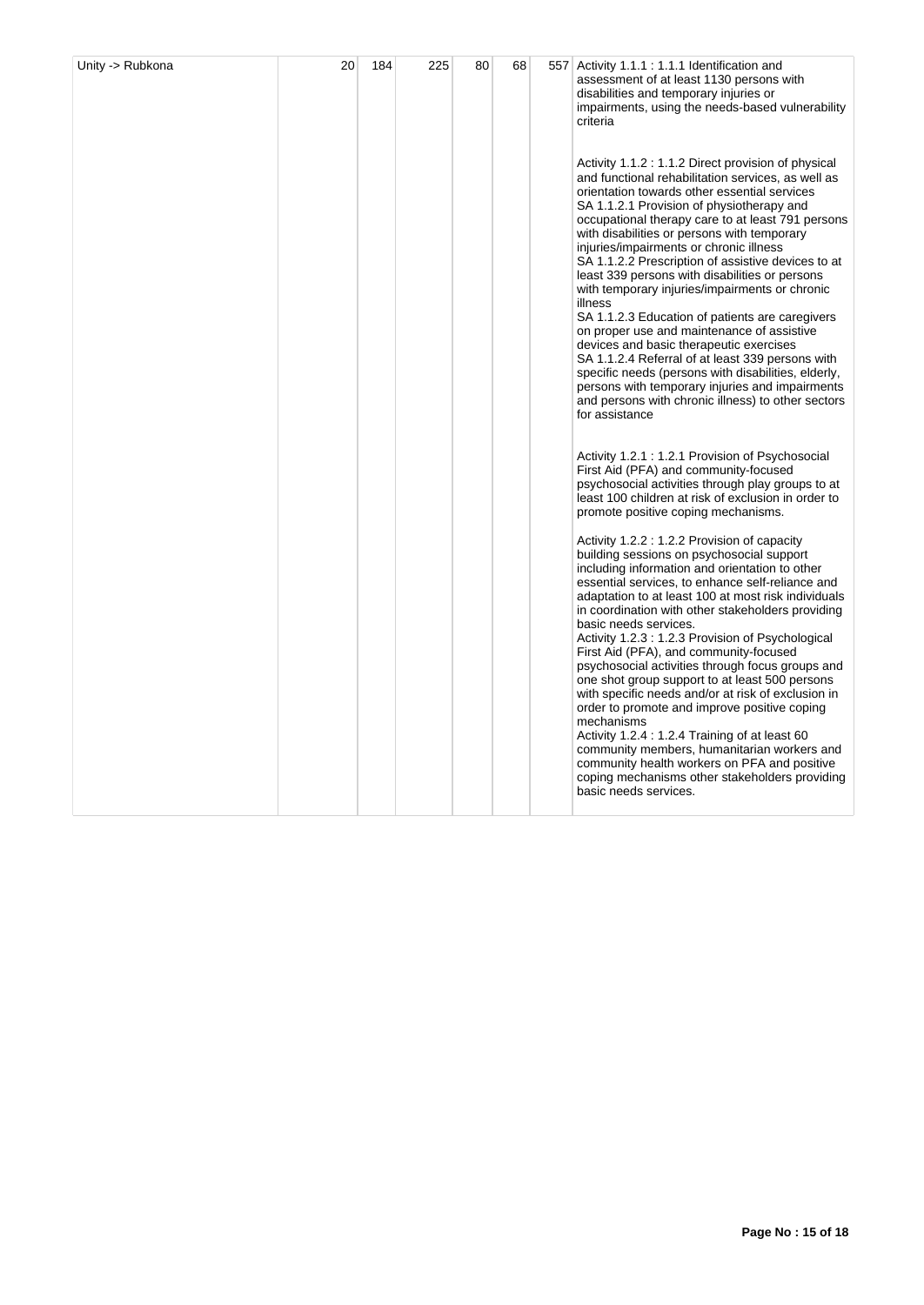| Western Bahr el Ghazal -> Wau | 20 | 147 | 180 | 65 | 54 | 446 Activity 1.1.1 : 1.1.1 Identification and<br>assessment of at least 1130 persons with<br>disabilities and temporary injuries or<br>impairments, using the needs-based vulnerability<br>criteria<br>Activity 1.1.2 : 1.1.2 Direct provision of physical<br>and functional rehabilitation services, as well as<br>orientation towards other essential services<br>SA 1.1.2.1 Provision of physiotherapy and<br>occupational therapy care to at least 791 persons<br>with disabilities or persons with temporary<br>injuries/impairments or chronic illness<br>SA 1.1.2.2 Prescription of assistive devices to at<br>least 339 persons with disabilities or persons<br>with temporary injuries/impairments or chronic<br>illness<br>SA 1.1.2.3 Education of patients are caregivers<br>on proper use and maintenance of assistive<br>devices and basic therapeutic exercises<br>SA 1.1.2.4 Referral of at least 339 persons with<br>specific needs (persons with disabilities, elderly,<br>persons with temporary injuries and impairments<br>and persons with chronic illness) to other sectors<br>for assistance<br>Activity 1.2.1 : 1.2.1 Provision of Psychosocial<br>First Aid (PFA) and community-focused<br>psychosocial activities through play groups to at |
|-------------------------------|----|-----|-----|----|----|-----------------------------------------------------------------------------------------------------------------------------------------------------------------------------------------------------------------------------------------------------------------------------------------------------------------------------------------------------------------------------------------------------------------------------------------------------------------------------------------------------------------------------------------------------------------------------------------------------------------------------------------------------------------------------------------------------------------------------------------------------------------------------------------------------------------------------------------------------------------------------------------------------------------------------------------------------------------------------------------------------------------------------------------------------------------------------------------------------------------------------------------------------------------------------------------------------------------------------------------------------------------------|
|                               |    |     |     |    |    | least 100 children at risk of exclusion in order to<br>promote positive coping mechanisms.<br>Activity 1.2.2 : 1.2.2 Provision of capacity<br>building sessions on psychosocial support<br>including information and orientation to other<br>essential services, to enhance self-reliance and<br>adaptation to at least 100 at most risk individuals<br>in coordination with other stakeholders providing<br>basic needs services.<br>Activity 1.2.3 : 1.2.3 Provision of Psychological<br>First Aid (PFA), and community-focused<br>psychosocial activities through focus groups and<br>one shot group support to at least 500 persons<br>with specific needs and/or at risk of exclusion in<br>order to promote and improve positive coping<br>mechanisms<br>Activity 1.2.4 : 1.2.4 Training of at least 60<br>community members, humanitarian workers and<br>community health workers on PFA and positive<br>coping mechanisms other stakeholders providing<br>basic needs services.                                                                                                                                                                                                                                                                               |